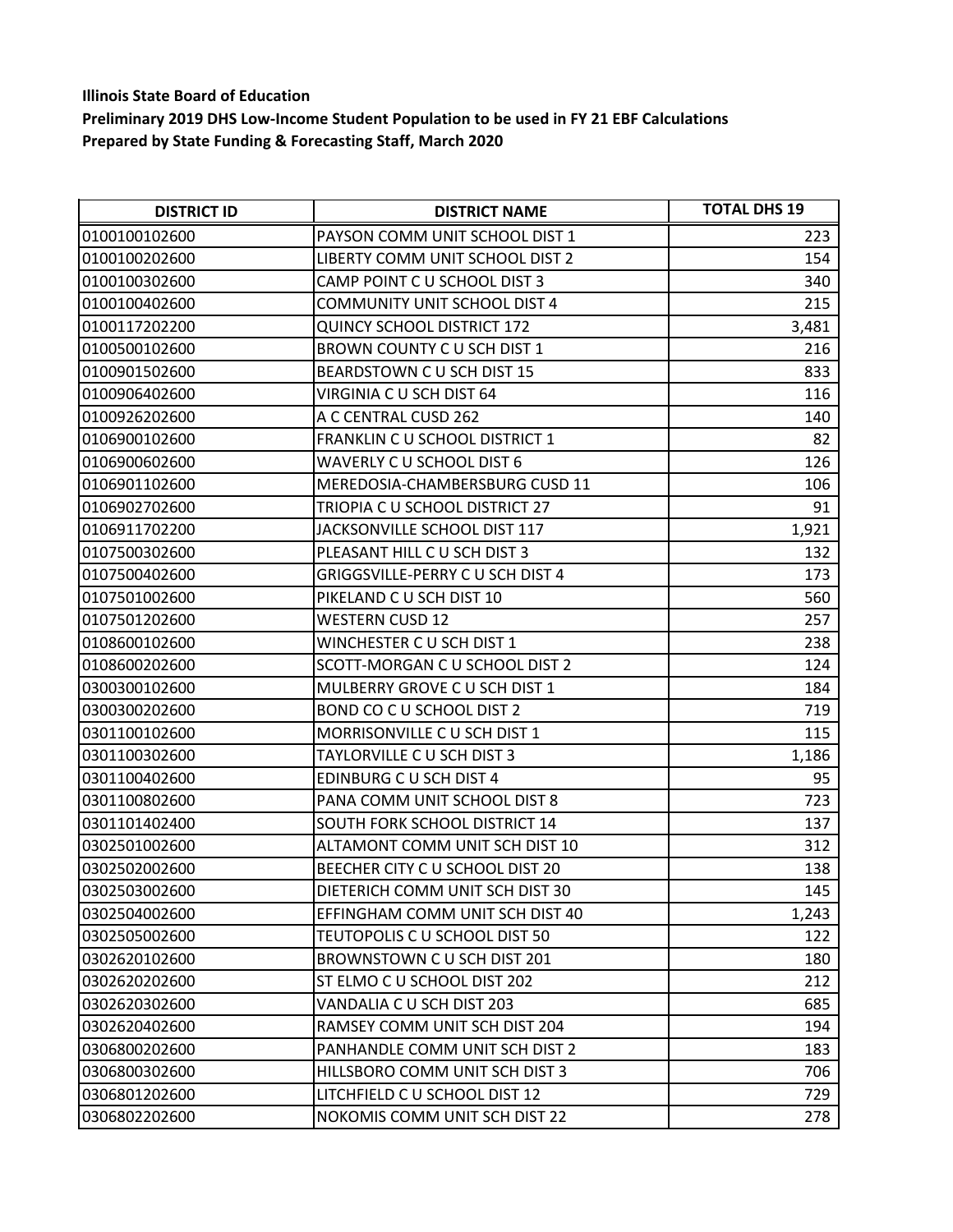| <b>DISTRICT ID</b> | <b>DISTRICT NAME</b>                 | <b>TOTAL DHS 19</b> |
|--------------------|--------------------------------------|---------------------|
| 0400410002600      | BELVIDERE C U SCH DIST 100           | 3,535               |
| 0400420002600      | NORTH BOONE C U SCH DIST 200         | 604                 |
| 0410112202200      | <b>HARLEM UNIT DIST 122</b>          | 3,072               |
| 0410113100400      | KINNIKINNICK C C SCH DIST 131        | 337                 |
| 0410113300400      | PRAIRIE HILL C C SCH DIST 133        | 67                  |
| 0410113400400      | SHIRLAND C C SCHOOL DIST 134         | 40                  |
| 0410114000400      | ROCKTON SCH DIST 140                 | 337                 |
| 0410120502500      | ROCKFORD SCHOOL DIST 205             | 20,274              |
| 0410120701600      | HONONEGAH COMM H S DIST 207          | 347                 |
| 0410132002600      | SOUTH BELOIT C U SCH DIST 320        | 484                 |
| 0410132102600      | PECATONICA C U SCH DIST 321          | 187                 |
| 0410132202600      | DURAND C U SCH DIST 322              | 171                 |
| 0410132302600      | WINNEBAGO C U SCH DIST 323           | 336                 |
| 0501601500400      | PALATINE C C SCHOOL DIST 15          | 4,637               |
| 0501602100400      | WHEELING C C SCHOOL DIST 21          | 3,383               |
| 0501602300200      | PROSPECT HEIGHTS SCHOOL DIST 23      | 521                 |
| 0501602500200      | <b>ARLINGTON HEIGHTS SCH DIST 25</b> | 705                 |
| 0501602600200      | RIVER TRAILS SCHOOL DIST 26          | 491                 |
| 0501602700200      | NORTHBROOK ELEM SCHOOL DIST 27       | 110                 |
| 0501602800200      | <b>NORTHBROOK SCHOOL DIST 28</b>     | 130                 |
| 0501602900200      | SUNSET RIDGE SCHOOL DIST 29          | 15                  |
| 0501603000200      | NORTHBROOK/GLENVIEW SCH DIST 30      | 90                  |
| 0501603100200      | WEST NORTHFIELD SCHOOL DIST 31       | 310                 |
| 0501603400400      | <b>GLENVIEW C C SCHOOL DIST 34</b>   | 952                 |
| 0501603500200      | <b>GLENCOE SCHOOL DIST 35</b>        | 21                  |
| 0501603600200      | WINNETKA SCHOOL DIST 36              | 12                  |
| 0501603700200      | AVOCA SCHOOL DIST 37                 | 84                  |
| 0501603800200      | KENILWORTH SCHOOL DIST 38            | $\mathbf{1}$        |
| 0501603900200      | WILMETTE SCHOOL DIST 39              | 130                 |
| 0501605400400      | SCHAUMBURG C C SCHOOL DIST 54        | 5,085               |
| 0501605700200      | MOUNT PROSPECT SCHOOL DIST 57        | 407                 |
| 0501605900400      | COMM CONS SCH DIST 59                | 3,533               |
| 0501606200400      | DES PLAINES C C SCH DIST 62          | 2,199               |
| 0501606300200      | <b>EAST MAINE SCHOOL DIST 63</b>     | 1,990               |
| 0501606400400      | PARK RIDGE C C SCHOOL DIST 64        | 524                 |
| 0501606500400      | <b>EVANSTON C C SCHOOL DIST 65</b>   | 2,110               |
| 0501606700200      | GOLF ELEM SCHOOL DIST 67             | 222                 |
| 0501606800200      | <b>SKOKIE SCHOOL DIST 68</b>         | 932                 |
| 0501606900200      | <b>SKOKIE SCHOOL DIST 69</b>         | 959                 |
| 0501607000200      | MORTON GROVE SCHOOL DIST 70          | 268                 |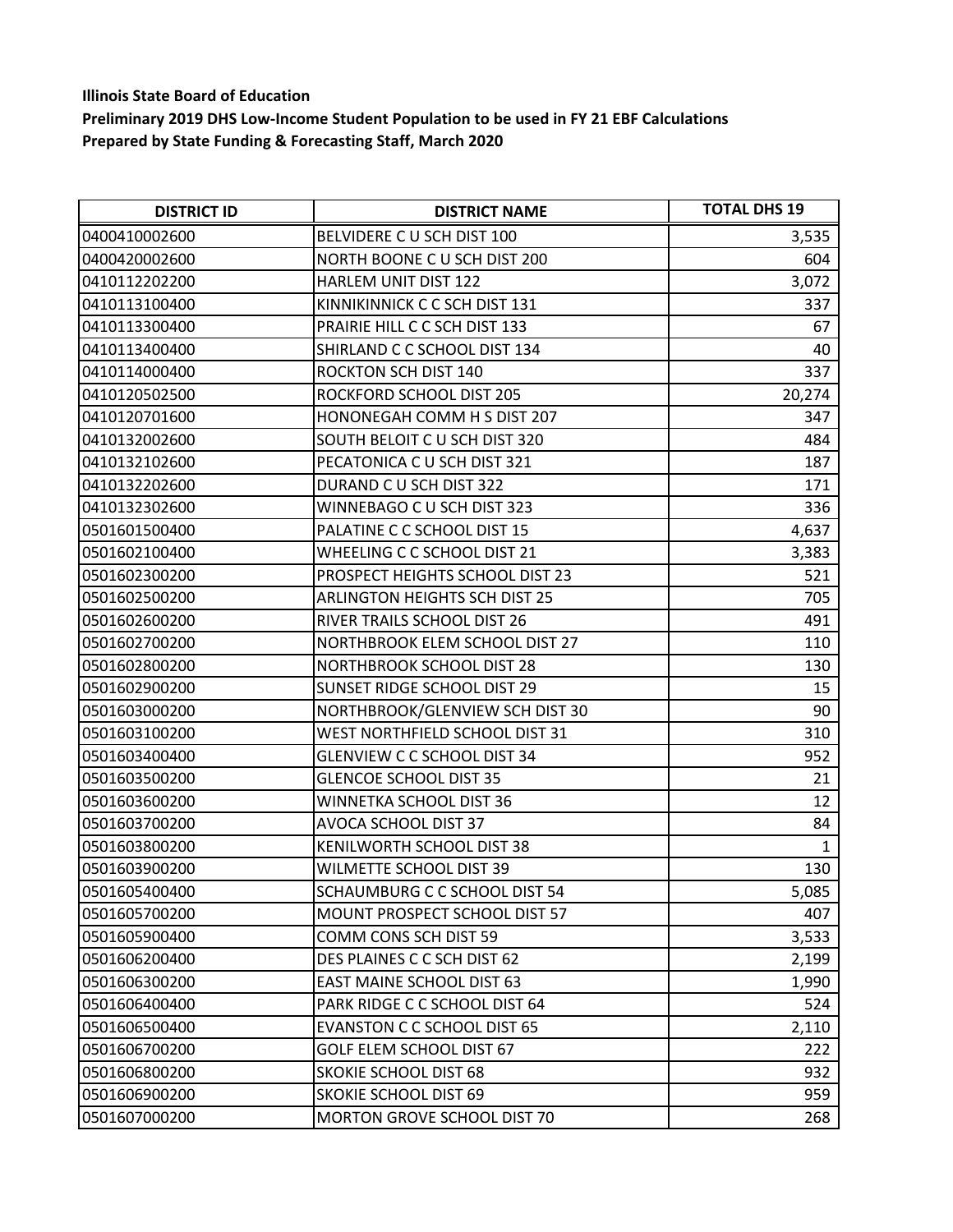| <b>DISTRICT ID</b> | <b>DISTRICT NAME</b>                | <b>TOTAL DHS 19</b> |
|--------------------|-------------------------------------|---------------------|
| 0501607100200      | NILES ELEM SCHOOL DIST 71           | 274                 |
| 0501607200200      | SKOKIE FAIRVIEW SCHOOL DIST 72      | 216                 |
| 0501607300200      | <b>EAST PRAIRIE SCHOOL DIST 73</b>  | 179                 |
| 0501607350200      | <b>SKOKIE SCHOOL DIST 73-5</b>      | 369                 |
| 0501607400200      | LINCOLNWOOD SCHOOL DIST 74          | 418                 |
| 0501620201700      | <b>EVANSTON TWP H S DIST 202</b>    | 932                 |
| 0501620301700      | NEW TRIER TWP H S DIST 203          | 182                 |
| 0501620701700      | MAINE TOWNSHIP H S DIST 207         | 2,145               |
| 0501621101700      | TOWNSHIP H S DIST 211               | 3,449               |
| 0501621401700      | TOWNSHIP HIGH SCHOOL DIST 214       | 3,904               |
| 0501621901700      | NILES TWP COMM HIGH SCH DIST 219    | 1,815               |
| 0501622501700      | NORTHFIELD TWP HIGH SCH DIST 225    | 697                 |
| 0601607800200      | ROSEMONT ELEM SCHOOL DIST 78        | 67                  |
| 0601607900200      | PENNOYER SCHOOL DIST 79             | 195                 |
| 0601608000200      | NORRIDGE SCHOOL DIST 80             | 474                 |
| 0601608100200      | SCHILLER PARK SCHOOL DIST 81        | 844                 |
| 0601608300200      | <b>MANNHEIM SCHOOL DIST 83</b>      | 1,585               |
| 0601608400200      | <b>FRANKLIN PARK SCHOOL DIST 84</b> | 763                 |
| 0601608450200      | RHODES SCHOOL DIST 84-5             | 436                 |
| 0601608550200      | RIVER GROVE SCHOOL DIST 85-5        | 483                 |
| 0601608600200      | UNION RIDGE SCHOOL DIST 86          | 330                 |
| 0601608700200      | <b>BERKELEY SCHOOL DIST 87</b>      | 1,663               |
| 0601608800200      | BELLWOOD SCHOOL DIST 88             | 1,879               |
| 0601608900200      | MAYWOOD-MELROSE PARK-BROADVIEW-89   | 3,917               |
| 0601609000200      | RIVER FOREST SCHOOL DIST 90         | 102                 |
| 0601609100200      | <b>FOREST PARK SCHOOL DIST 91</b>   | 359                 |
| 0601609200200      | LINDOP SCHOOL DISTRICT 92           | 238                 |
| 0601609250200      | WESTCHESTER SCHOOL DIST 92-5        | 462                 |
| 0601609300200      | HILLSIDE SCHOOL DIST 93             | 269                 |
| 0601609400200      | KOMAREK SCHOOL DIST 94              | 163                 |
| 0601609500200      | <b>BROOKFIELD SCHOOL DIST 95</b>    | 234                 |
| 0601609600200      | RIVERSIDE SCHOOL DIST 96            | 326                 |
| 0601609700200      | OAK PARK ELEM SCHOOL DIST 97        | 805                 |
| 0601609800200      | BERWYN NORTH SCHOOL DIST 98         | 2,016               |
| 0601609900200      | CICERO SCHOOL DISTRICT 99           | 8,840               |
| 0601610000200      | BERWYN SOUTH SCHOOL DISTRICT 100    | 1,941               |
| 0601610100200      | WESTERN SPRINGS SCHOOL DIST 101     | 25                  |
| 0601610200200      | LA GRANGE SCHOOL DIST 102           | 409                 |
| 0601610300200      | LYONS SCHOOL DIST 103               | 1,330               |
| 0601610500200      | LA GRANGE SCHOOL DIST 105 (SOUTH)   | 424                 |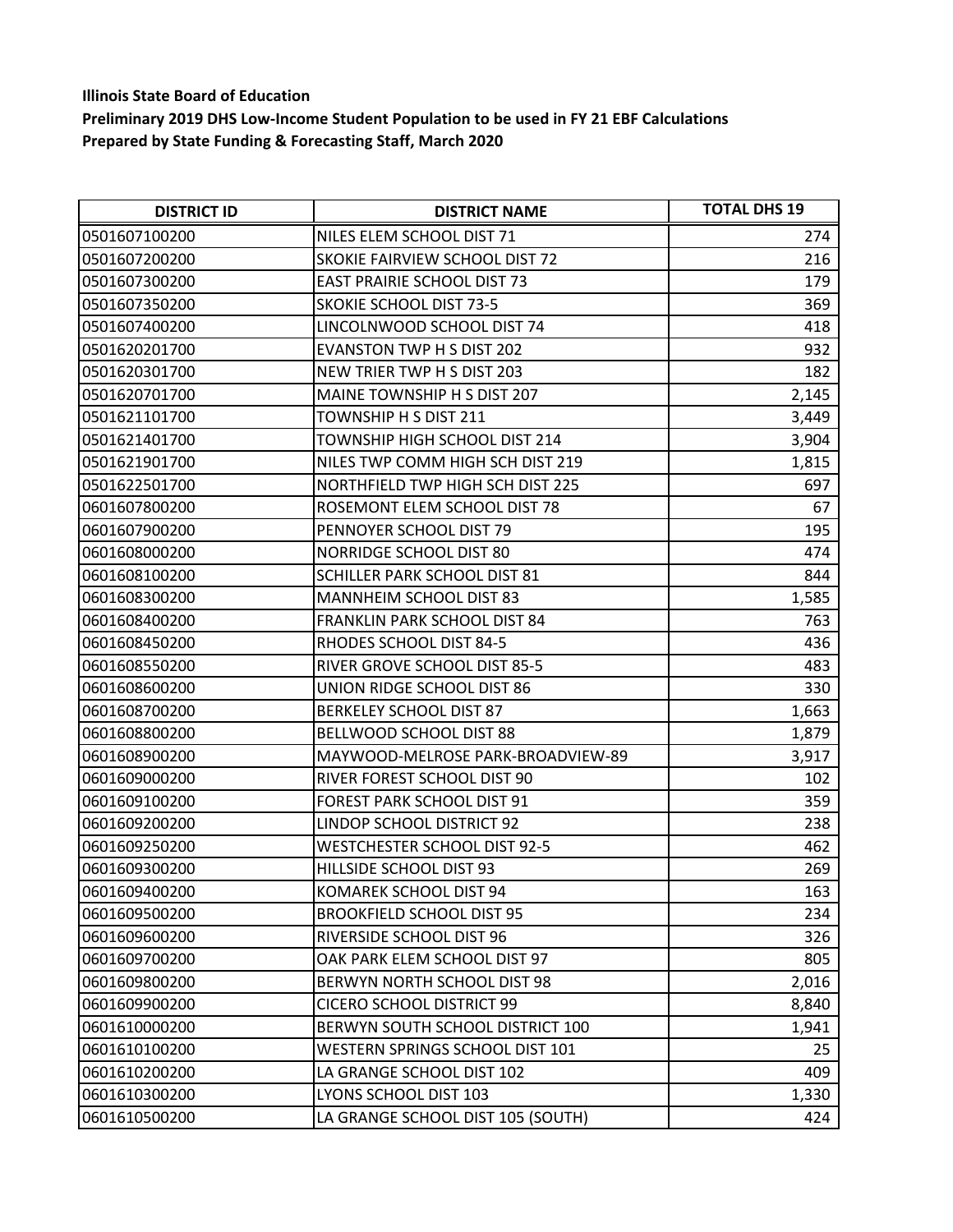| <b>DISTRICT ID</b> | <b>DISTRICT NAME</b>                  | <b>TOTAL DHS 19</b> |
|--------------------|---------------------------------------|---------------------|
| 0601610600200      | LAGRANGE HIGHLANDS SCH DIST 106       | 72                  |
| 0601610700200      | PLEASANTDALE SCHOOL DIST 107          | 121                 |
| 0601620001300      | OAK PARK & RIVER FOREST DIST 200      | 450                 |
| 0601620101700      | J S MORTON H S DISTRICT 201           | 6,078               |
| 0601620401700      | LYONS TWP H S DIST 204                | 577                 |
| 0601620801700      | RIVERSIDE BROOKFIELD TWP DIST 208     | 302                 |
| 0601620901700      | PROVISO TWP H S DIST 209              | 3,501               |
| 0601621201600      | LEYDEN COMM H S DIST 212              | 1,910               |
| 0601623401600      | RIDGEWOOD COMM H S DIST 234           | 361                 |
| 0601640102600      | ELMWOOD PARK CU SCH DIST 401          | 1,521               |
| 0701610400200      | SUMMIT SCHOOL DIST 104                | 1,220               |
| 0701610800200      | WILLOW SPRINGS SCHOOL DIST 108        | 228                 |
| 0701610900200      | <b>INDIAN SPRINGS SCHOOL DIST 109</b> | 1,724               |
| 0701611000200      | CENTRAL STICKNEY SCH DIST 110         | 260                 |
| 0701611100200      | <b>BURBANK SCHOOL DISTRICT 111</b>    | 2,135               |
| 07016113A0200      | LEMONT-BROMBEREK CSD 113A             | 404                 |
| 0701611700200      | NORTH PALOS SCHOOL DIST 117           | 2,236               |
| 0701611800400      | PALOS COMM CONS SCHOOL DIST 118       | 586                 |
| 0701612200200      | RIDGELAND SCHOOL DISTRICT 122         | 1,442               |
| 0701612300200      | OAK LAWN-HOMETOWN SCH DIST 123        | 1,261               |
| 0701612400200      | EVERGREEN PK ELEM SCH DIST 124        | 609                 |
| 0701612500200      | <b>ATWOOD HEIGHTS DISTRICT 125</b>    | 303                 |
| 0701612600200      | ALSIP-HAZLGRN-OAKLWN S DIST 126       | 776                 |
| 0701612700200      | <b>WORTH SCHOOL DISTRICT 127</b>      | 655                 |
| 0701612750200      | CHICAGO RIDGE SCHOOL DIST 127-5       | 932                 |
| 0701612800200      | PALOS HEIGHTS SCHOOL DIST 128         | 128                 |
| 0701613000200      | <b>COOK COUNTY SCHOOL DIST 130</b>    | 2,120               |
| 0701613200200      | CALUMET PUBLIC SCHOOLS DIST 132       | 782                 |
| 0701613300200      | <b>GEN GEO PATTON SCHOOL DIST 133</b> | 195                 |
| 0701613500200      | ORLAND SCHOOL DISTRICT 135            | 1,444               |
| 0701614000200      | KIRBY SCHOOL DIST 140                 | 962                 |
| 0701614200200      | FOREST RIDGE SCHOOL DIST 142          | 516                 |
| 0701614300200      | MIDLOTHIAN SCHOOL DIST 143            | 915                 |
| 0701614350200      | POSEN-ROBBINS EL SCH DIST 143-5       | 1,065               |
| 0701614400200      | PRAIRIE-HILLS ELEM SCH DIST 144       | 2,017               |
| 0701614500200      | ARBOR PARK SCHOOL DISTRICT 145        | 442                 |
| 0701614600400      | TINLEY PARK COMM SCH DIST 146         | 842                 |
| 0701614700200      | W HARVEY-DIXMOOR PUB SCH DIST147      | 976                 |
| 0701614800200      | DOLTON SCHOOL DISTRICT 148            | 2,008               |
| 0701614900200      | <b>DOLTON SCHOOL DISTRICT 149</b>     | 2,171               |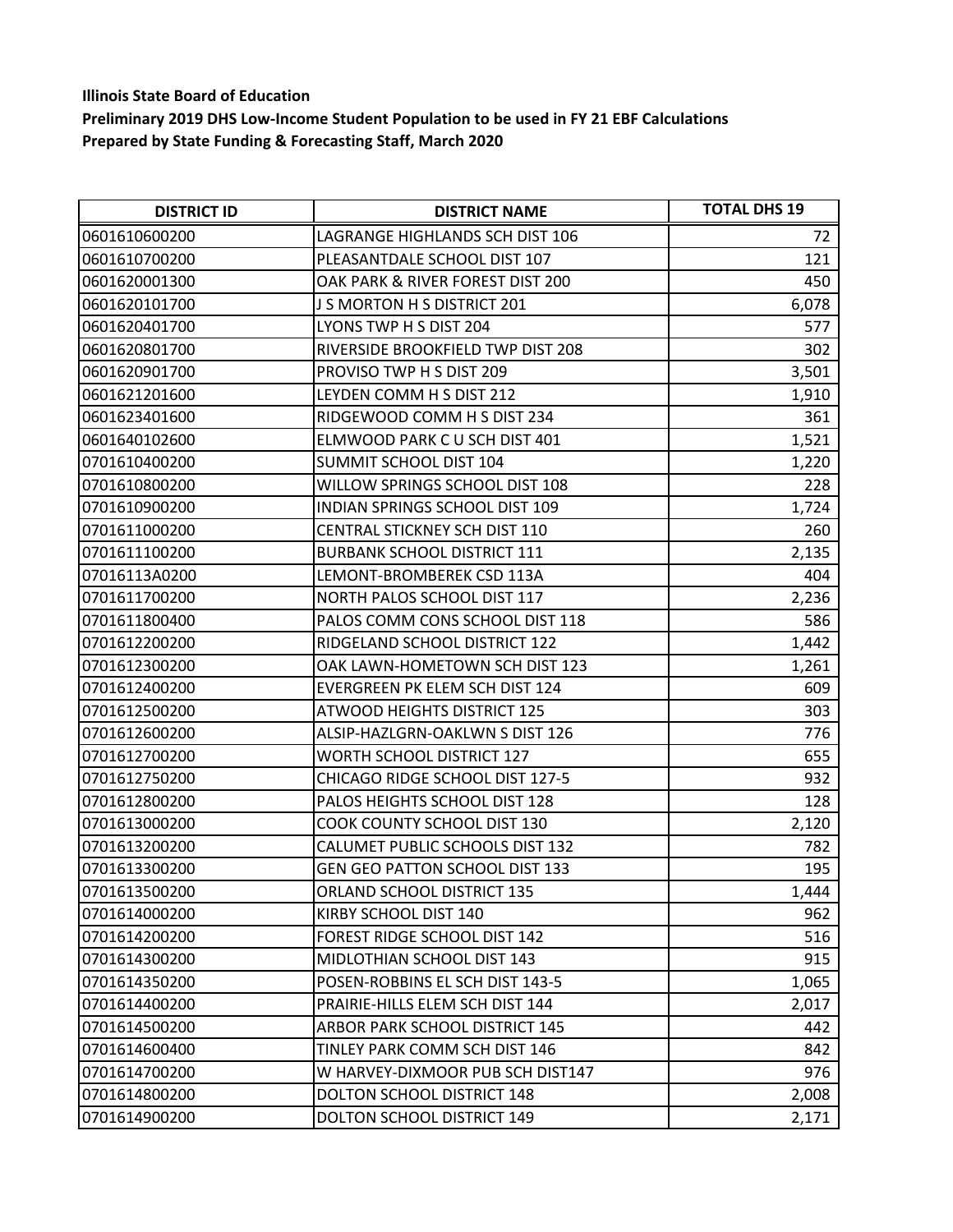| <b>DISTRICT ID</b> | <b>DISTRICT NAME</b>                   | <b>TOTAL DHS 19</b> |
|--------------------|----------------------------------------|---------------------|
| 0701615000200      | SOUTH HOLLAND SCHOOL DIST 150          | 598                 |
| 0701615100200      | SOUTH HOLLAND SCHOOL DIST 151          | 1,212               |
| 0701615200200      | HARVEY SCHOOL DISTRICT 152             | 1,595               |
| 0701615250200      | HAZEL CREST SCHOOL DIST 152-5          | 812                 |
| 0701615300200      | HOMEWOOD SCHOOL DISTRICT 153           | 533                 |
| 0701615400200      | THORNTON SCHOOL DISTRICT 154           | 114                 |
| 0701615450200      | <b>BURNHAM SCHOOL DISTRICT 154-5</b>   | 145                 |
| 0701615500200      | CALUMET CITY SCHOOL DISTRICT 155       | 865                 |
| 0701615600200      | LINCOLN ELEM SCHOOL DIST 156           | 624                 |
| 0701615700200      | HOOVER-SCHRUM MEMORIAL SD 157          | 650                 |
| 0701615800200      | LANSING SCHOOL DISTRICT 158            | 1,536               |
| 0701615900200      | ELEM SCHOOL DISTRICT 159               | 916                 |
| 0701616000200      | <b>COUNTRY CLUB HILLS SCH DIST 160</b> | 933                 |
| 0701616100200      | FLOSSMOOR SCHOOL DISTRICT 161          | 704                 |
| 0701616200200      | MATTESON ELEM SCHOOL DIST 162          | 1,453               |
| 0701616300200      | PARK FOREST SCHOOL DIST 163            | 1,200               |
| 0701616700200      | BROOKWOOD SCHOOL DIST 167              | 737                 |
| 0701616800400      | COMM CONS SCHOOL DIST 168              | 1,172               |
| 0701616900200      | FORD HEIGHTS SCHOOL DISTRICT 169       | 276                 |
| 0701617000200      | CHICAGO HEIGHTS SCHOOL DIST 170        | 2,304               |
| 0701617100200      | SUNNYBROOK SCHOOL DISTRICT 171         | 528                 |
| 0701617200200      | SANDRIDGE SCHOOL DISTRICT 172          | 304                 |
| 0701619400200      | STEGER SCHOOL DISTRICT 194             | 895                 |
| 0701620501700      | THORNTON TWP H S DIST 205              | 3,805               |
| 0701620601700      | BLOOM TWP HIGH SCH DIST 206            | 2,056               |
| 0701621001700      | LEMONT TWP H S DIST 210                | 172                 |
| 0701621501700      | THORNTON FRACTIONAL THSD 215           | 1,911               |
| 0701621701600      | ARGO COMM H S DIST 217                 | 1,266               |
| 0701621801600      | <b>COMMUNITY HIGH SCHOOL DIST 218</b>  | 2,727               |
| 0701622001700      | REAVIS TWP H S DIST 220                | 971                 |
| 0701622701700      | RICH TWP H S DISTRICT 227              | 1,787               |
| 0701622801600      | BREMEN COMM H S DISTRICT 228           | 2,323               |
| 0701622901600      | OAK LAWN COMM H S DIST 229             | 887                 |
| 0701623001300      | <b>CONS HIGH SCHOOL DISTRICT 230</b>   | 2,381               |
| 0701623101600      | EVERGREEN PARK COMM HI SCH D 231       | 276                 |
| 0701623301600      | HOMEWOOD FLOSSMOOR C H S D 233         | 598                 |
| 0800830802600      | EASTLAND COMM UNIT SCH DIST 308        | 233                 |
| 0800831402600      | <b>WEST CARROLL</b>                    | 498                 |
| 0800839902600      | <b>CHADWICK-MILLEDGEVILLE CUSD 399</b> | 160                 |
| 0804311902200      | EAST DUBUQUE UNIT SCH DIST 119         | 144                 |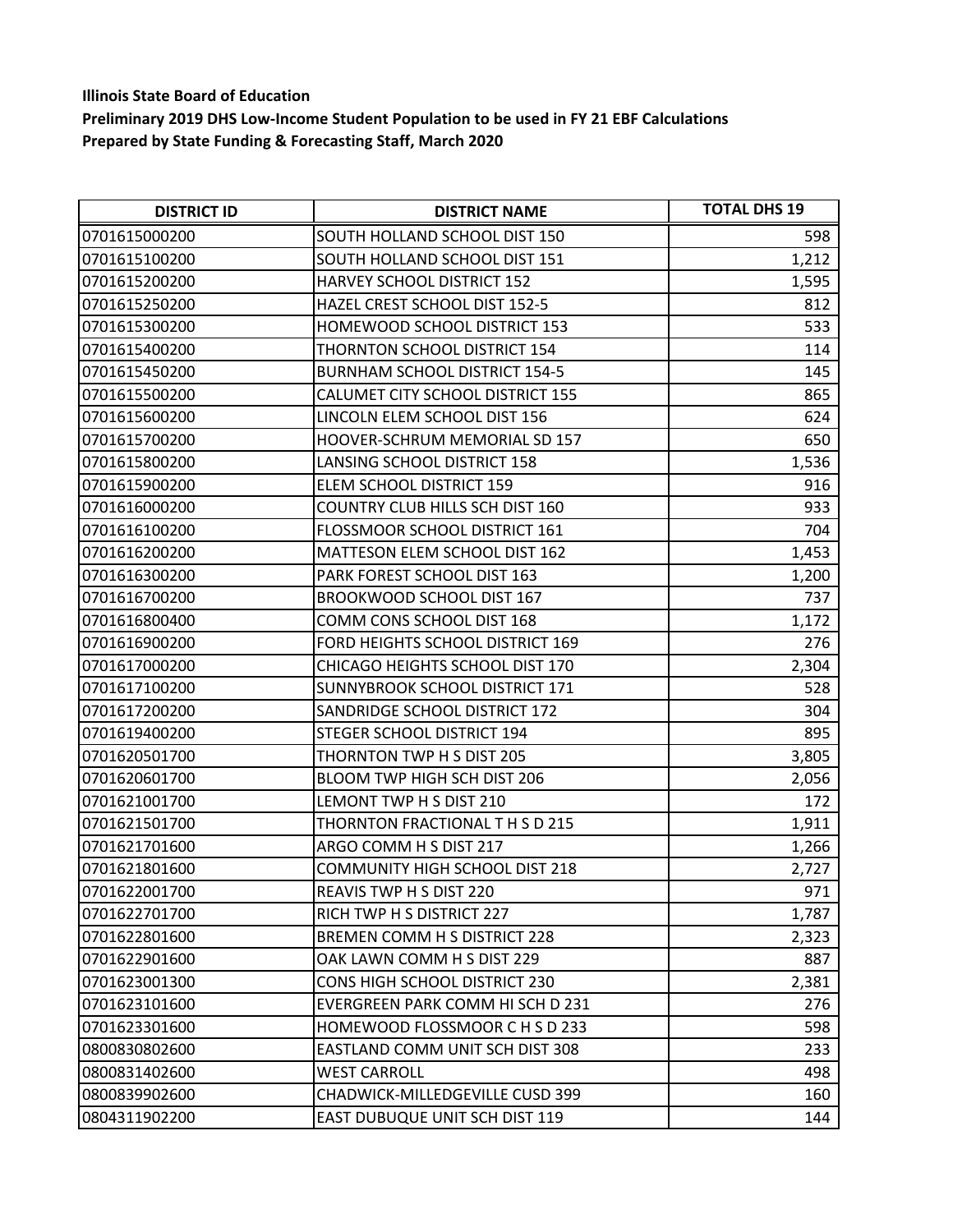| <b>DISTRICT ID</b> | <b>DISTRICT NAME</b>                    | <b>TOTAL DHS 19</b> |
|--------------------|-----------------------------------------|---------------------|
| 0804312002200      | <b>GALENA UNIT SCHOOL DIST 120</b>      | 241                 |
| 0804320502600      | <b>WARREN COMM UNIT SCHOOL DIST 205</b> | 118                 |
| 0804320602600      | STOCKTON C U SCHOOL DIST 206            | 209                 |
| 0804321002600      | RIVER RIDGE C U SCH DIST 210            | 185                 |
| 0804321102600      | SCALES MOUND C U SCH DISTRICT 211       | 52                  |
| 0808914502200      | <b>FREEPORT SCHOOL DIST 145</b>         | 2,901               |
| 0808920002600      | PEARL CITY C U SCH DIST 200             | 152                 |
| 0808920102600      | DAKOTA COMM UNIT SCH DIST 201           | 240                 |
| 0808920202600      | LENA WINSLOW C U SCH DIST 202           | 244                 |
| 0808920302600      | ORANGEVILLE C U SCHOOL DIST 203         | 64                  |
| 0901000102600      | FISHER C U SCHOOL DISTRICT 1            | 172                 |
| 0901000302600      | MAHOMET-SEYMOUR C U SCH DIST 3          | 577                 |
| 0901000402600      | <b>CHAMPAIGN COMM UNIT SCH DIST 4</b>   | 5,221               |
| 0901000702600      | TOLONO C U SCHOOL DIST 7                | 381                 |
| 0901000802600      | HERITAGE COMM UNIT SCH DIST 8           | 140                 |
| 0901011602200      | URBANA SCHOOL DIST 116                  | 2,923               |
| 0901013000400      | THOMASBORO C C SCHOOL DIST 130          | 161                 |
| 0901013700200      | RANTOUL CITY SCHOOL DIST 137            | 1,285               |
| 0901014200400      | LUDLOW C C SCHOOL DIST 142              | 59                  |
| 0901016900400      | ST JOSEPH C C SCHOOL DIST 169           | 139                 |
| 0901018800400      | GIFFORD C C SCHOOL DIST 188             | 55                  |
| 0901019301700      | RANTOUL TOWNSHIP H S DIST 193           | 545                 |
| 0901019700400      | PRAIRIEVIEW-OGDEN CCSD 197              | 53                  |
| 0901030501600      | ST JOSEPH OGDEN C H S DIST 305          | 58                  |
| 0902700502600      | <b>GIBSON CITY-MELVIN-SIBLEY CUSD 5</b> | 331                 |
| 0902701002600      | PAXTON-BUCKLEY-LODA CU DIST 10          | 574                 |
| 11012002C2600      | MARSHALL C U SCHOOL DIST 2C             | 454                 |
| 11012003C2600      | MARTINSVILLE C U SCH DIST 3C            | 221                 |
| 11012004C2600      | CASEY-WESTFIELD C U SCH DIST 4C         | 402                 |
| 1101500102600      | CHARLESTON C U SCHOOL DIST 1            | 1,307               |
| 1101500202600      | MATTOON C U SCHOOL DIST 2               | 1,775               |
| 1101500502600      | OAKLAND C U SCHOOL DIST 5               | 116                 |
| 1101800302600      | NEOGA COMM UNIT SCHOOL DIST 3           | 260                 |
| 1101807702600      | <b>CUMBERLAND C U SCHOOL DIST 77</b>    | 412                 |
| 1102130102600      | TUSCOLA C U SCHOOL DIST 301             | 344                 |
| 1102130202600      | VILLA GROVE C U SCH DIST 302            | 261                 |
| 1102130502600      | ARTHUR C U SCHOOL DIST 305              | 414                 |
| 1102130602600      | ARCOLA C U SCHOOL DISTRICT 306          | 299                 |
| 1102300102600      | SHILOH COMM UNIT SCH DIST 1             | 197                 |
| 1102300302600      | KANSAS COMM UNIT SCHOOL DIST 3          | 107                 |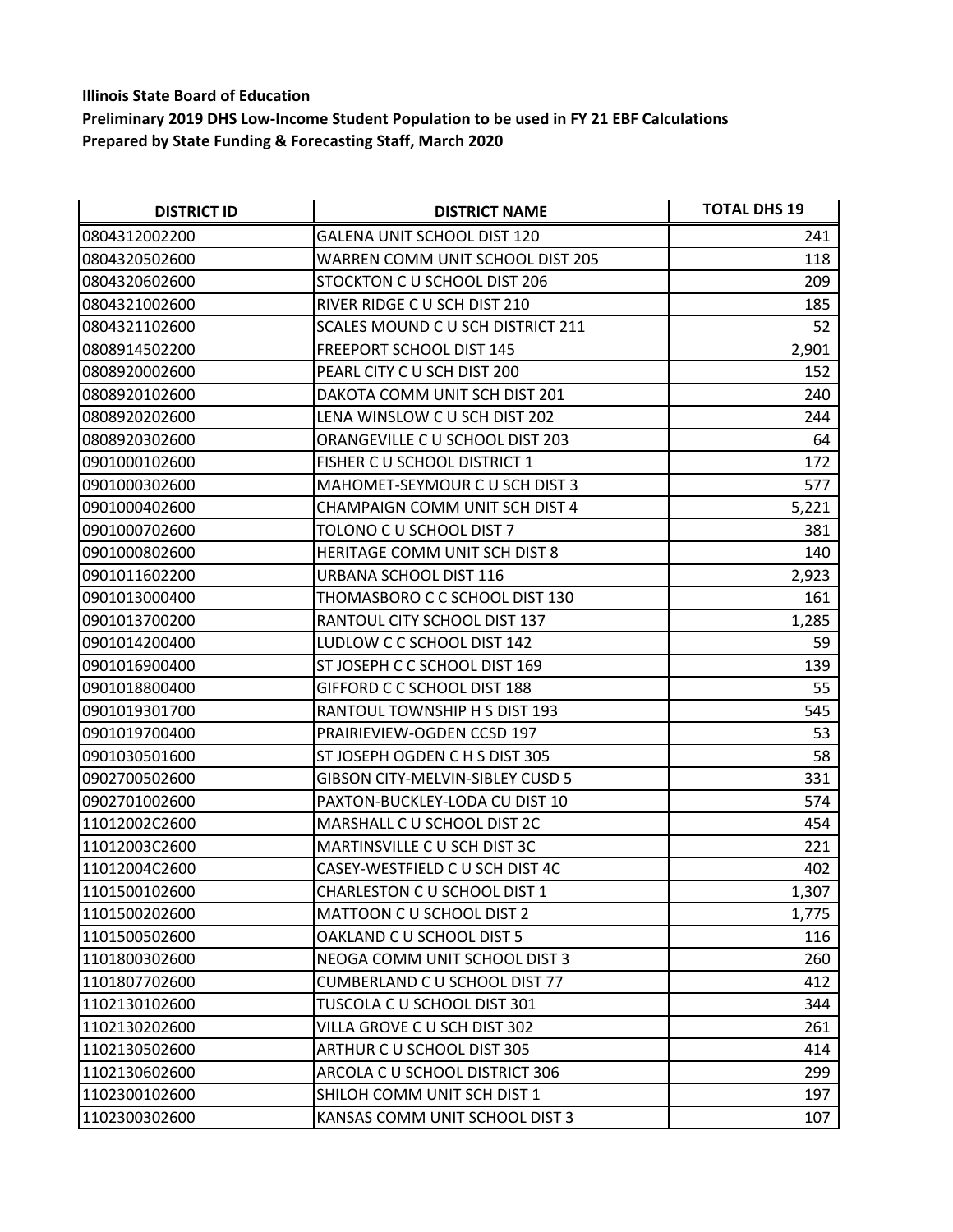| <b>DISTRICT ID</b> | <b>DISTRICT NAME</b>                 | <b>TOTAL DHS 19</b> |
|--------------------|--------------------------------------|---------------------|
| 1102300402600      | PARIS COMM UNIT SCHOOL DIST 4        | 168                 |
| 1102300602600      | EDGAR COUNTY C U DIST 6              | 120                 |
| 1102309502500      | PARIS-UNION SCHOOL DIST 95           | 762                 |
| 1107030002600      | SULLIVAN C U SCHOOL DIST 300         | 472                 |
| 1107030202600      | OKAW Valley CUSD 302                 | 202                 |
| 1108700102600      | WINDSOR COMM UNIT SCH DIST 1         | 162                 |
| 11087003A2600      | <b>COWDEN-HERRICK CUD 3A</b>         | 170                 |
| 1108700402600      | SHELBYVILLE C U SCHOOL DIST 4        | 459                 |
| 11087005A2600      | STEWARDSON-STRASBURG CU DIST 5A      | 118                 |
| 1108702102600      | CENTRAL A & M C U DIST #21           | 267                 |
| 1201301002600      | CLAY CITY COMM UNIT DIST 10          | 137                 |
| 1201302502600      | NORTH CLAY C U SCHOOL DISTRICT 25    | 257                 |
| 1201303502600      | FLORA COMM UNIT SCH DIST 35          | 577                 |
| 1201700102600      | HUTSONVILLE C U SCHOOL DIST 1        | 112                 |
| 1201700202600      | ROBINSON C U SCHOOL DIST 2           | 636                 |
| 1201700302600      | PALESTINE C U SCHOOL DIST 3          | 104                 |
| 1201700402600      | OBLONG C U SCHOOL DIST 4             | 259                 |
| 1204000102600      | JASPER COUNTY COMM UNIT DIST 1       | 540                 |
| 1205101002600      | RED HILL C U SCHOOL DIST 10          | 358                 |
| 1205102002600      | LAWRENCE CO C U DISTRICT 20          | 524                 |
| 1208000102600      | EAST RICHLAND C U SCH DIST 1         | 1,082               |
| 1301400102600      | CARLYLE C U SCHOOL DISTRICT 1        | 420                 |
| 1301400302600      | WESCLIN C U SCHOOL DISTRICT 3        | 391                 |
| 1301401200400      | <b>BREESE SCHOOL DISTRICT 12</b>     | 194                 |
| 1301402100200      | <b>AVISTON SCHOOL DISTRICT 21</b>    | 25                  |
| 1301404600200      | WILLOW GROVE SCHOOL DISTRICT 46      | 102                 |
| 1301405700200      | <b>BARTELSO SCHOOL DISTRICT 57</b>   | 18                  |
| 1301406000200      | <b>GERMANTOWN SCHOOL DISTRICT 60</b> | 37                  |
| 1301406200200      | DAMIANSVILLE SCHOOL DISTRICT 62      | 22                  |
| 1301406300200      | ALBERS SCHOOL DISTRICT 63            | 27                  |
| 1301407101600      | CENTRAL COMMUNITY H S DIST 71        | 125                 |
| 1301414150200      | ST ROSE SCHOOL DISTRICT 14-15        | 40                  |
| 1301418600200      | NORTH WAMAC SCHOOL DISTRICT 186      | 81                  |
| 1304100102600      | WALTONVILLE C U SCHOOL DIST 1        | 129                 |
| 1304100200400      | ROME COMM CONS SCHOOL DIST 2         | 163                 |
| 1304100300400      | FIELD COMM CONS SCHOOL DIST 3        | 78                  |
| 1304100500400      | OPDYKE-BELLE-RIVE CC SCH DIST 5      | 76                  |
| 1304100600400      | <b>GRAND PRAIRIE C C SCH DIST 6</b>  | 39                  |
| 1304101200400      | MCCLELLAN C C SCHOOL DIST 12         | 38                  |
| 1304107900200      | SUMMERSVILLE SCHOOL DIST 79          | 120                 |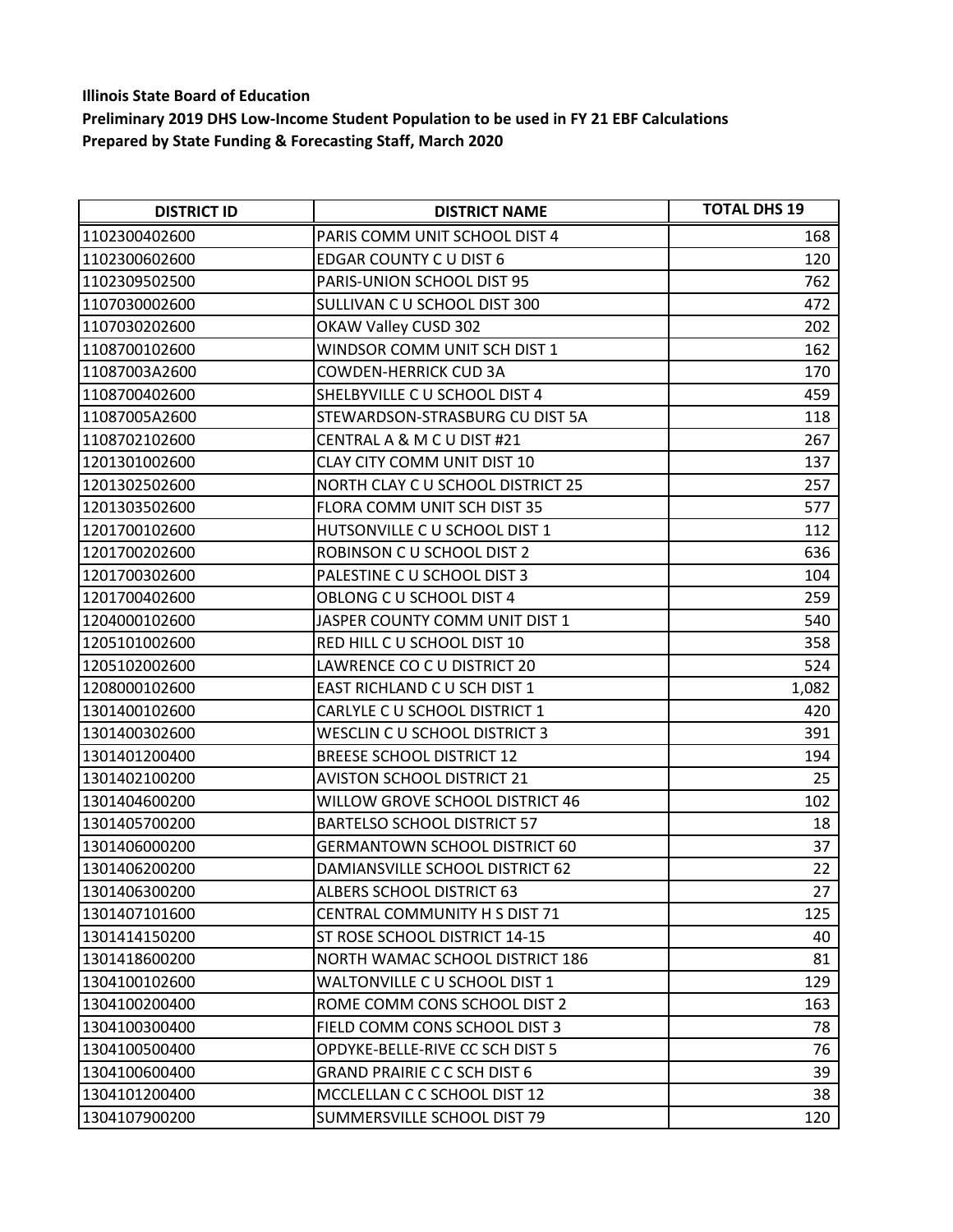| <b>DISTRICT ID</b> | <b>DISTRICT NAME</b>                 | <b>TOTAL DHS 19</b> |
|--------------------|--------------------------------------|---------------------|
| 1304108000200      | <b>MOUNT VERNON SCHOOL DIST 80</b>   | 1,080               |
| 1304108200200      | <b>BETHEL SCHOOL DISTRICT 82</b>     | 114                 |
| 1304109900400      | <b>FARRINGTON C C SCHOOL DIST 99</b> | 19                  |
| 1304117800400      | SPRING GARDEN CONS SCHL DIST 178     | 110                 |
| 1304120101700      | MT VERNON TWP H S DIST 201           | 619                 |
| 1304120902700      | WOODLAWN UNIT DIST 209               | 149                 |
| 1304131802700      | <b>BLUFORD UNIT DIST 318</b>         | 167                 |
| 1305800100300      | RACCOON CONS SCHOOL DIST 1           | 93                  |
| 1305800200300      | KELL CONSOLIDATED SCHOOL DIST 2      | 23                  |
| 1305800700400      | <b>IUKA COMM CONS SCHOOL DIST 7</b>  | 91                  |
| 1305801000400      | SELMAVILLE C C SCH DIST 10           | 84                  |
| 1305810002600      | PATOKA COMM UNIT SCH DIST 100        | 91                  |
| 1305811100200      | SALEM SCHOOL DIST 111                | 506                 |
| 1305813300200      | <b>CENTRAL CITY SCHOOL DIST 133</b>  | 168                 |
| 1305813500200      | <b>CENTRALIA SCHOOL DIST 135</b>     | 1,032               |
| 1305820001700      | <b>CENTRALIA H S DIST 200</b>        | 507                 |
| 1305840102600      | SOUTH CENTRAL COMM UNIT DIST 401     | 290                 |
| 1305850102600      | SANDOVAL C U SCHOOL DIST 501         | 290                 |
| 1305860001600      | SALEM COMM H S DIST 600              | 264                 |
| 1305872202600      | ODIN CU SCHOOL DIST 722              | 123                 |
| 1309500100400      | OAKDALE C C SCHOOL DISTRICT 1        | 25                  |
| 1309501002600      | WEST WASHINGTON CO C U DIST 10       | 126                 |
| 1309501100400      | <b>IRVINGTON C C SCH DISTRICT 11</b> | 29                  |
| 1309501500400      | <b>ASHLEY C C SCH DISTRICT 15</b>    | 66                  |
| 1309504900400      | <b>NASHVILLE C C SCH DISTRICT 49</b> | 207                 |
| 1309509901600      | NASHVILLE COMM H S DISTRICT 99       | 120                 |
| 1501629902500      | CITY OF CHICAGO SCHOOL DIST 299      | 244,680             |
| 1601942402600      | <b>GENOA KINGSTON C U S DIST 424</b> | 518                 |
| 1601942502600      | INDIAN CREEK COMM UNIT DIST 425      | 205                 |
| 1601942602600      | HIAWATHA C U SCHOOL DIST 426         | 139                 |
| 1601942702600      | SYCAMORE C U SCHOOL DIST 427         | 818                 |
| 1601942802600      | DEKALB COMM UNIT SCH DIST 428        | 3,722               |
| 1601942902600      | HINCKLEY BIG ROCK C U S D 429        | 197                 |
| 1601943002600      | SANDWICH C U SCHOOL DIST 430         | 685                 |
| 1601943202600      | SOMONAUK C U SCHOOL DIST 432         | 214                 |
| 1702001502600      | <b>CLINTON C U SCHOOL DIST 15</b>    | 804                 |
| 1702001802600      | BLUE RIDGE COMM UNIT SCH DIST 18     | 219                 |
| 1705300502600      | WOODLAND C U S DIST 5                | 223                 |
| 17053006J2600      | TRI POINT CU SCH DIST 6-J            | 152                 |
| 1705300802600      | PRAIRIE CENTRAL C U SCHOOL DIST 8    | 663                 |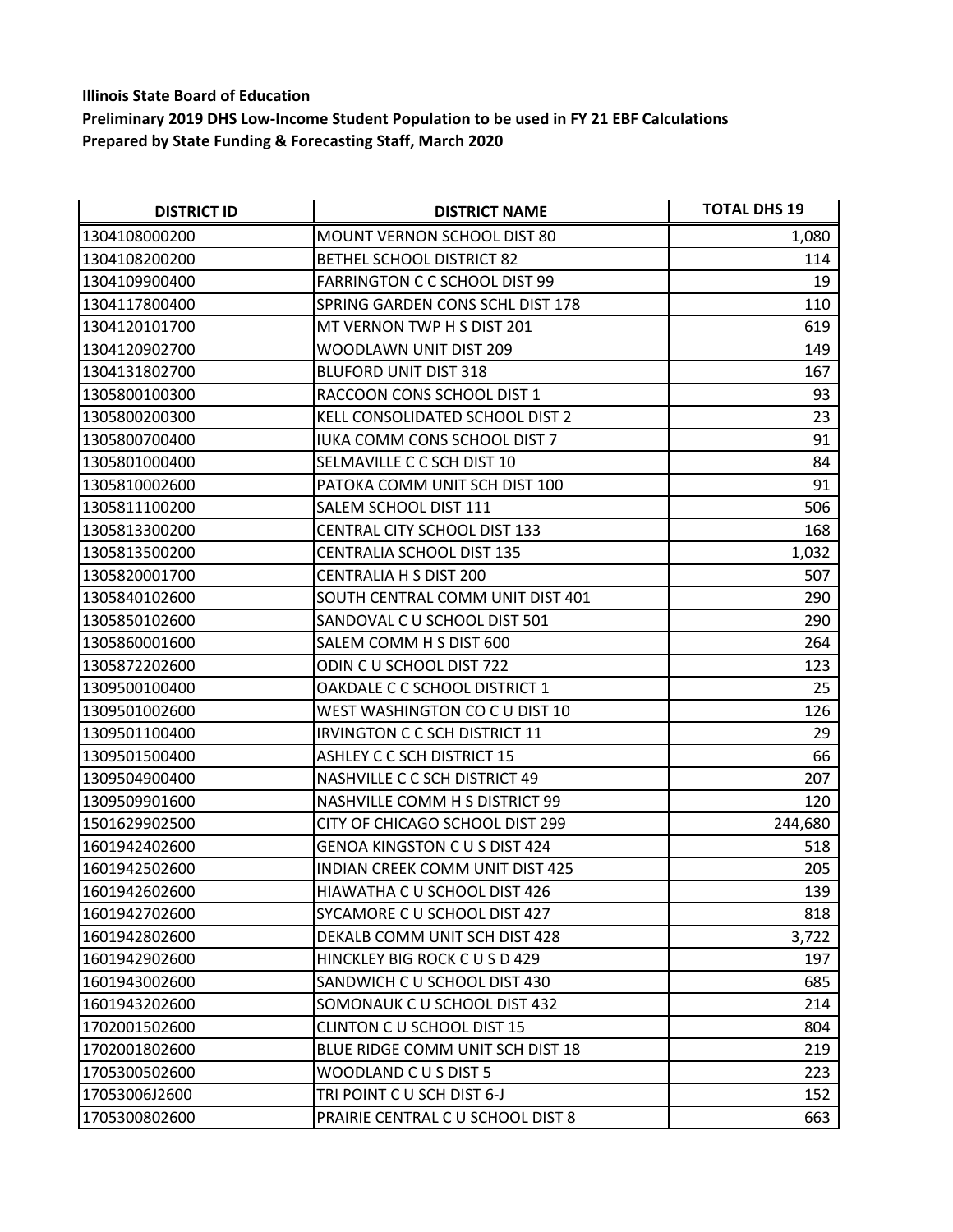| <b>DISTRICT ID</b> | <b>DISTRICT NAME</b>                    | <b>TOTAL DHS 19</b> |
|--------------------|-----------------------------------------|---------------------|
| 1705307402700      | FLANAGAN-CORNELL UNIT 74                | 101                 |
| 1705309001700      | PONTIAC TWP H S DIST 90                 | 270                 |
| 1705323001700      | DWIGHT TWP H S DIST 230                 | 62                  |
| 1705323200200      | DWIGHT COMMON SCHOOL DIST 232           | 174                 |
| 1705342500400      | ROOKS CREEK C C SCH DIST 425            | 6                   |
| 1705342600400      | <b>CORNELL C C SCH DIST 426</b>         | 46                  |
| 1705342900400      | PONTIAC C C SCHOOL DIST 429             | 598                 |
| 1705343500400      | ODELL COMM CONS SCHOOL DIST 435         | 76                  |
| 1705343800400      | SAUNEMIN C CONSOL SCH DIST 438          | 44                  |
| 1705402102600      | HARTSBURG EMDEN CUS DIST 21             | 78                  |
| 1705402302600      | MT PULASKI COMM UNIT DIST 23            | 188                 |
| 1705402700200      | LINCOLN ELEM SCHOOL DIST 27             | 742                 |
| 1705406100400      | <b>CHESTER-EAST LINCOLN CCS DIST 61</b> | 95                  |
| 1705408800200      | NEW HOLLAND-MIDDLETOWN E DIST 88        | 42                  |
| 1705409200400      | WEST LINCOLN-BROADWELL E S D #92        | 60                  |
| 1705440401600      | LINCOLN COMM H S DIST 404               | 352                 |
| 1706400202600      | LEROY COMMUNITY UNIT SCH DIST 2         | 148                 |
| 1706400302600      | TRI VALLEY C U SCHOOL DISTRICT 3        | 94                  |
| 1706400402600      | HEYWORTH CU SCH DIST 4                  | 214                 |
| 1706400502600      | MCLEAN COUNTY UNIT DIST NO 5            | 4,050               |
| 1706400702600      | LEXINGTON C U SCH DIST 7                | 119                 |
| 1706401602600      | OLYMPIA C U SCHOOL DIST 16              | 588                 |
| 1706401902600      | RIDGEVIEW COMM UNIT SCH DIST 19         | 219                 |
| 1706408702500      | <b>BLOOMINGTON SCH DIST 87</b>          | 3,022               |
| 1902200200200      | BENSENVILLE SCHOOL DISTRICT 2           | 1,199               |
| 1902200400200      | <b>ADDISON SCHOOL DIST 4</b>            | 2,288               |
| 1902200700200      | WOOD DALE SCHOOL DISTRICT 7             | 566                 |
| 1902201000200      | <b>ITASCA SCHOOL DIST 10</b>            | 172                 |
| 1902201100200      | MEDINAH SCHOOL DISTRICT 11              | 275                 |
| 1902201200200      | ROSELLE SCHOOL DISTRICT 12              | 189                 |
| 1902201300200      | <b>BLOOMINGDALE SCHOOL DISTRICT 13</b>  | 273                 |
| 1902201500200      | <b>MARQUARDT SCHOOL DISTRICT 15</b>     | 1,689               |
| 1902201600200      | <b>QUEEN BEE SCHOOL DISTRICT 16</b>     | 929                 |
| 1902202000200      | KEENEYVILLE SCHOOL DISTRICT 20          | 782                 |
| 1902202500200      | <b>BENJAMIN SCHOOL DISTRICT 25</b>      | 101                 |
| 1902203300200      | WEST CHICAGO SCHOOL DIST 33             | 2,539               |
| 1902203400200      | WINFIELD SCHOOL DISTRICT 34             | 73                  |
| 1902204100200      | <b>GLEN ELLYN SCHOOL DISTRICT 41</b>    | 741                 |
| 1902204400200      | LOMBARD SCHOOL DISTRICT 44              | 1,058               |
| 1902204500200      | VILLA PARK SCHOOL DIST 45               | 1,801               |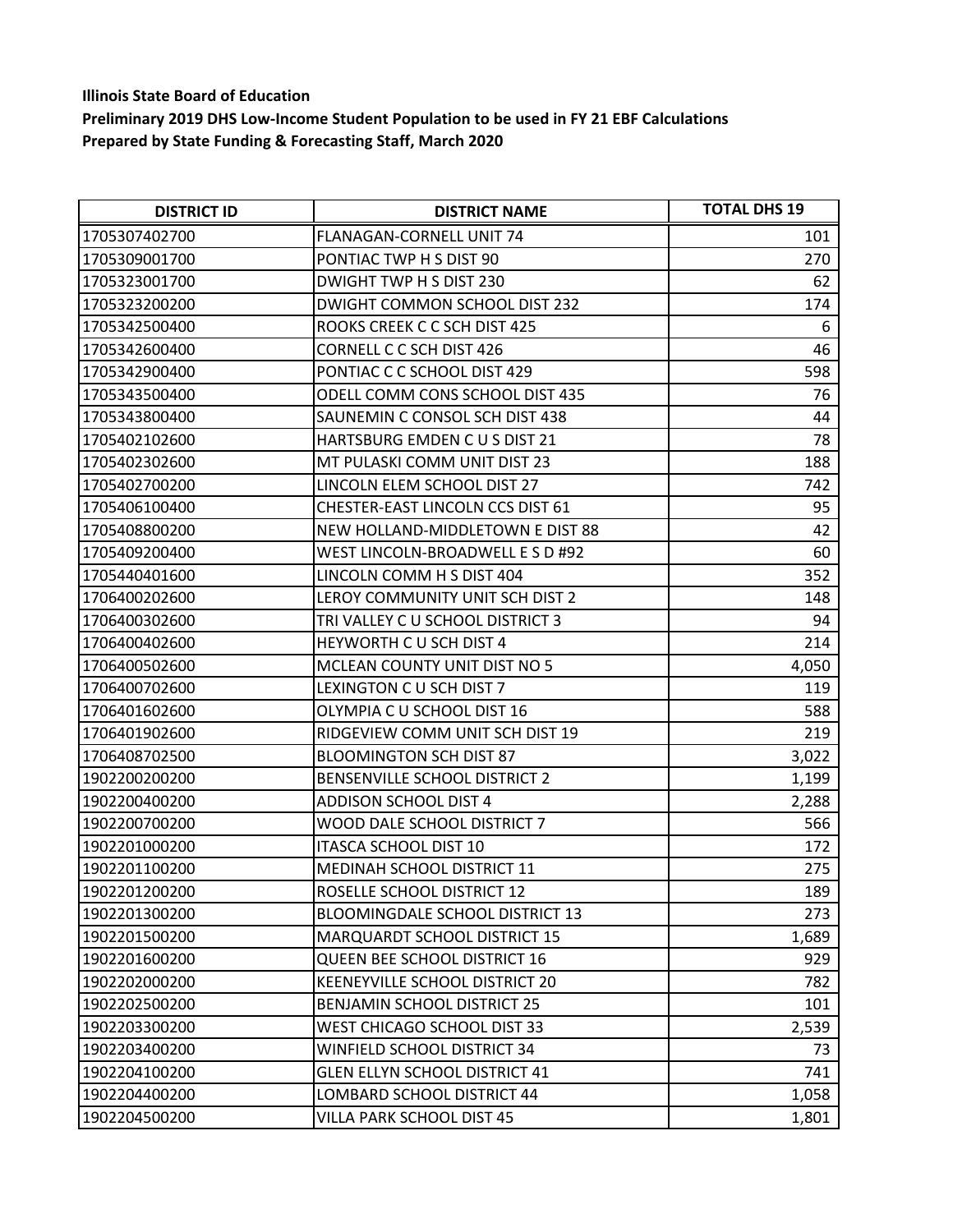| <b>DISTRICT ID</b> | <b>DISTRICT NAME</b>                  | <b>TOTAL DHS 19</b> |
|--------------------|---------------------------------------|---------------------|
| 1902204800200      | SALT CREEK SCHOOL DIST 48             | 189                 |
| 1902205300200      | <b>BUTLER SCHOOL DISTRICT 53</b>      | 28                  |
| 1902205800200      | DOWNERS GROVE GRADE SCH DIST 58       | 714                 |
| 1902206000200      | <b>MAERCKER SCHOOL DISTRICT 60</b>    | 506                 |
| 1902206100200      | DARIEN SCHOOL DIST 61                 | 512                 |
| 1902206200200      | <b>GOWER SCHOOL DIST 62</b>           | 189                 |
| 1902206300200      | <b>CASS SCHOOL DIST 63</b>            | 189                 |
| 1902206600200      | <b>CENTER CASS SCHOOL DIST 66</b>     | 219                 |
| 1902206800200      | WOODRIDGE SCHOOL DIST 68              | 1,199               |
| 1902208601700      | HINSDALE TWP H S DIST 86              | 631                 |
| 1902208701700      | GLENBARD TWP H S DIST 87              | 2,598               |
| 1902208801600      | DU PAGE HIGH SCHOOL DIST 88           | 1,857               |
| 1902208900400      | GLEN ELLYN C C SCHOOL DIST 89         | 476                 |
| 1902209300400      | <b>COMMUNITY CONSOLIDATED S D 93</b>  | 1,194               |
| 1902209401600      | <b>COMMUNITY HIGH SCH DISTRICT 94</b> | 1,060               |
| 1902209901600      | <b>COMMUNITY HIGH SCHOOL DIST 99</b>  | 1,170               |
| 1902210001600      | FENTON COMM H S DIST 100              | 686                 |
| 1902210801600      | LAKE PARK COMM H S DIST 108           | 692                 |
| 1902218000400      | <b>COMMUNITY CONS SCH DIST 180</b>    | 442                 |
| 1902218100400      | HINSDALE C C SCHOOL DIST 181          | 137                 |
| 1902220002600      | <b>COMMUNITY UNIT SCHOOL DIST 200</b> | 3,255               |
| 1902220102600      | WESTMONT C U SCHOOL DIST 201          | 530                 |
| 1902220202600      | LISLE C U SCH DIST 202                | 394                 |
| 1902220302600      | NAPERVILLE C U DIST 203               | 2,175               |
| 1902220402600      | INDIAN PRAIRIE C U SCH DIST 204       | 3,925               |
| 1902220502600      | <b>ELMHURST SCHOOL DIST 205</b>       | 1,175               |
| 2002400102600      | EDWARDS COUNTY C U SCH DIST 1         | 293                 |
| 2003000702600      | <b>GALLATIN C U SCHOOL DISTRICT 7</b> | 387                 |
| 2003301002600      | HAMILTON CO C U SCHOOL DIST 10        | 523                 |
| 2003500102600      | HARDIN CO COMM UNIT DIST 1            | 267                 |
| 2007600102600      | POPE CO COMM UNIT DIST 1              | 236                 |
| 2008300102600      | GALATIA C U SCHOOL DIST 1             | 171                 |
| 2008300202600      | <b>CARRIER MILLS-STONEFORT CUSD 2</b> | 233                 |
| 2008300302600      | HARRISBURG C U SCHOOL DIST 3          | 1,059               |
| 2008300402600      | ELDORADO COMM UNIT DISTRICT 4         | 604                 |
| 2009301702400      | ALLENDALE C C SCHOOL DIST 17          | 67                  |
| 2009334802600      | WABASH C U SCH DIST 348               | 641                 |
| 2009600600400      | NEW HOPE C C SCHOOL DIST 6            | 54                  |
| 2009601400400      | <b>GEFF C C SCHOOL DISTRICT 14</b>    | 56                  |
| 2009601700400      | JASPER COMM CONS SCHOOL DIST 17       | 79                  |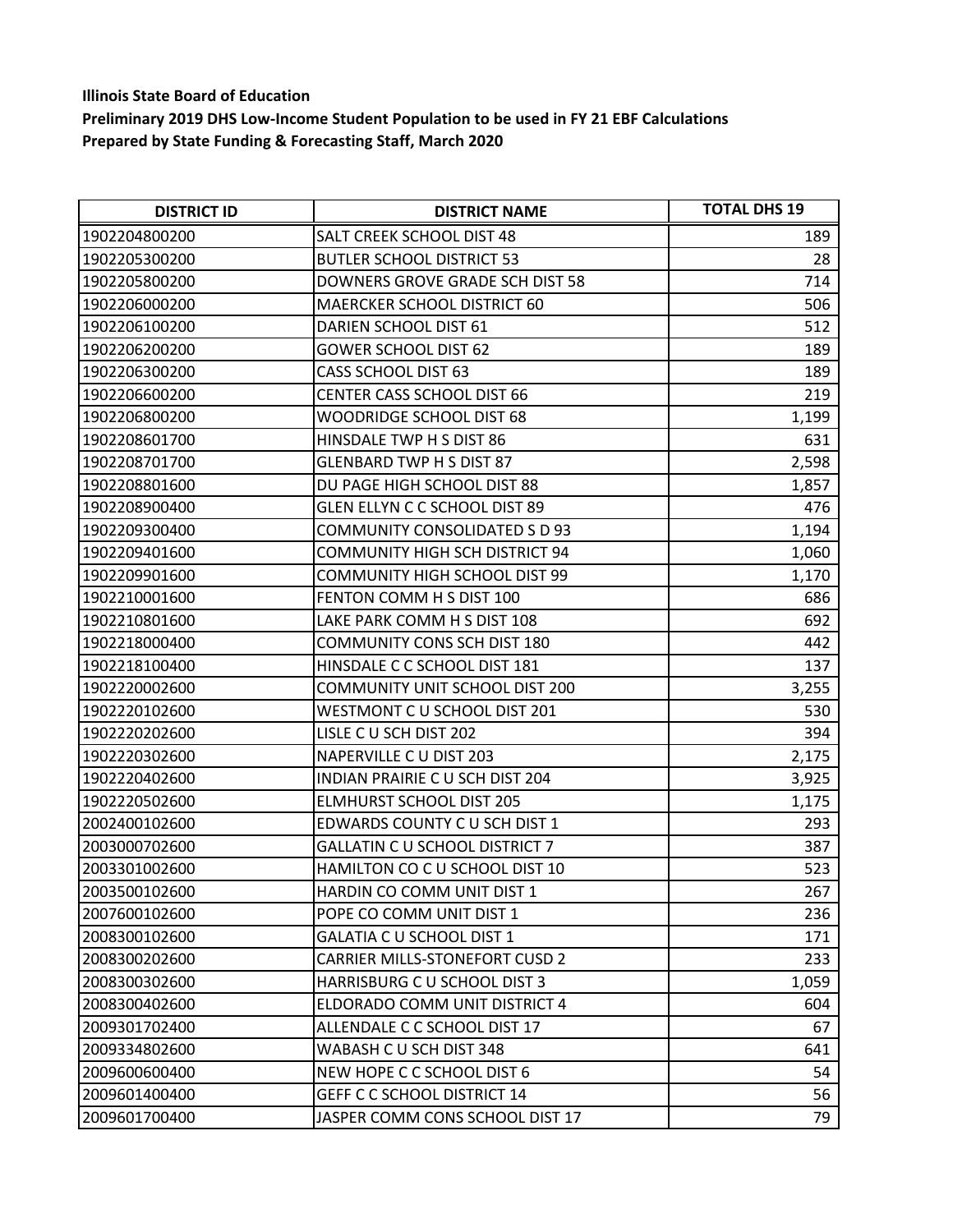| <b>DISTRICT ID</b> | <b>DISTRICT NAME</b>                    | <b>TOTAL DHS 19</b> |
|--------------------|-----------------------------------------|---------------------|
| 2009610002600      | WAYNE CITY C U SCHOOL DIST 100          | 186                 |
| 2009611200400      | <b>FAIRFIELD PUBLIC SCHOOL DIST 112</b> | 301                 |
| 2009620002600      | NORTH WAYNE C U SCHOOL DIST 200         | 124                 |
| 2009622501600      | <b>FAIRFIELD COMM H S DIST 225</b>      | 198                 |
| 2009700102600      | <b>GRAYVILLE C U SCHOOL DIST 1</b>      | 138                 |
| 2009700302600      | NORRIS CITY-OMAHA-ENFIELD CUSD 3        | 332                 |
| 2009700502600      | CARMI-WHITE COUNTY C U S DIST 5         | 654                 |
| 2102804700400      | BENTON COMM CONS SCH DIST 47            | 647                 |
| 2102809100400      | AKIN COMM CONS SCHOOL DIST 91           | 33                  |
| 2102809902600      | <b>CHRISTOPHER UNIT 99</b>              | 420                 |
| 2102810301300      | BENTON CONS HIGH SCHOOL DIST 103        | 275                 |
| 2102811500400      | <b>EWING NORTHERN C C DISTRICT 115</b>  | 66                  |
| 2102816802600      | FRANKFORT COMM UNIT SCH DIST 168        | 1,000               |
| 2102817402600      | THOMPSONVILLE CUSD 174                  | 126                 |
| 2102818802600      | ZEIGLER-ROYALTON C U S DIST 188         | 351                 |
| 2102819602600      | SESSER-VALIER COMM UNIT S D 196         | 256                 |
| 2104400102600      | <b>GOREVILLE COMM UNIT DIST 1</b>       | 209                 |
| 2104403200300      | NEW SIMPSON HILL CONS DIST 32           | 94                  |
| 2104404300300      | <b>BUNCOMBE CONS SCHOOL DIST 43</b>     | 44                  |
| 2104405500200      | <b>VIENNA SCHOOL DIST 55</b>            | 172                 |
| 2104406400200      | <b>CYPRESS SCHOOL DIST 64</b>           | 60                  |
| 2104413301700      | <b>VIENNA H S DISTRICT 133</b>          | 138                 |
| 2106100102600      | <b>MASSAC UNIT DISTRICT #1</b>          | 1,124               |
| 2106103802600      | JOPPA-MAPLE GROVE UNIT DIST 38          | 137                 |
| 2110000102600      | JOHNSTON CITY C U SCH DIST 1            | 574                 |
| 2110000202600      | <b>MARION COMM UNIT SCH DIST 2</b>      | 1,931               |
| 2110000302600      | CRAB ORCHARD C U SCH DIST 3             | 182                 |
| 2110000402600      | HERRIN CU SCH DIST 4                    | 1,325               |
| 2110000502600      | CARTERVILLE C U SCH DIST 5              | 774                 |
| 2403200102600      | COAL CITY C U SCHOOL DISTRICT 1         | 530                 |
| 24032002C0200      | MAZON-VERONA-KINSMAN ESD 2C             | 111                 |
| 24032024C0400      | NETTLE CREEK C C SCH DIST 24C           | $\overline{7}$      |
| 2403205400200      | <b>MORRIS SCHOOL DISTRICT 54</b>        | 505                 |
| 24032060C0400      | SARATOGA COMM CONS S DIST 60C           | 285                 |
| 24032072C0400      | GARDNER COMM CONS SCH DIST 72C          | 63                  |
| 2403207301700      | <b>GARDNER S WILMINGTON THS DIST 73</b> | 64                  |
| 2403207400300      | SOUTH WILMINGTON CONS SCH DIST 74       | 11                  |
| 2403207500200      | <b>BRACEVILLE SCHOOL DIST 75</b>        | 37                  |
| 2403210101600      | MORRIS COMM HIGH SCH DIST 101           | 278                 |
| 2403211101600      | MINOOKA COMM H S DISTRICT 111           | 409                 |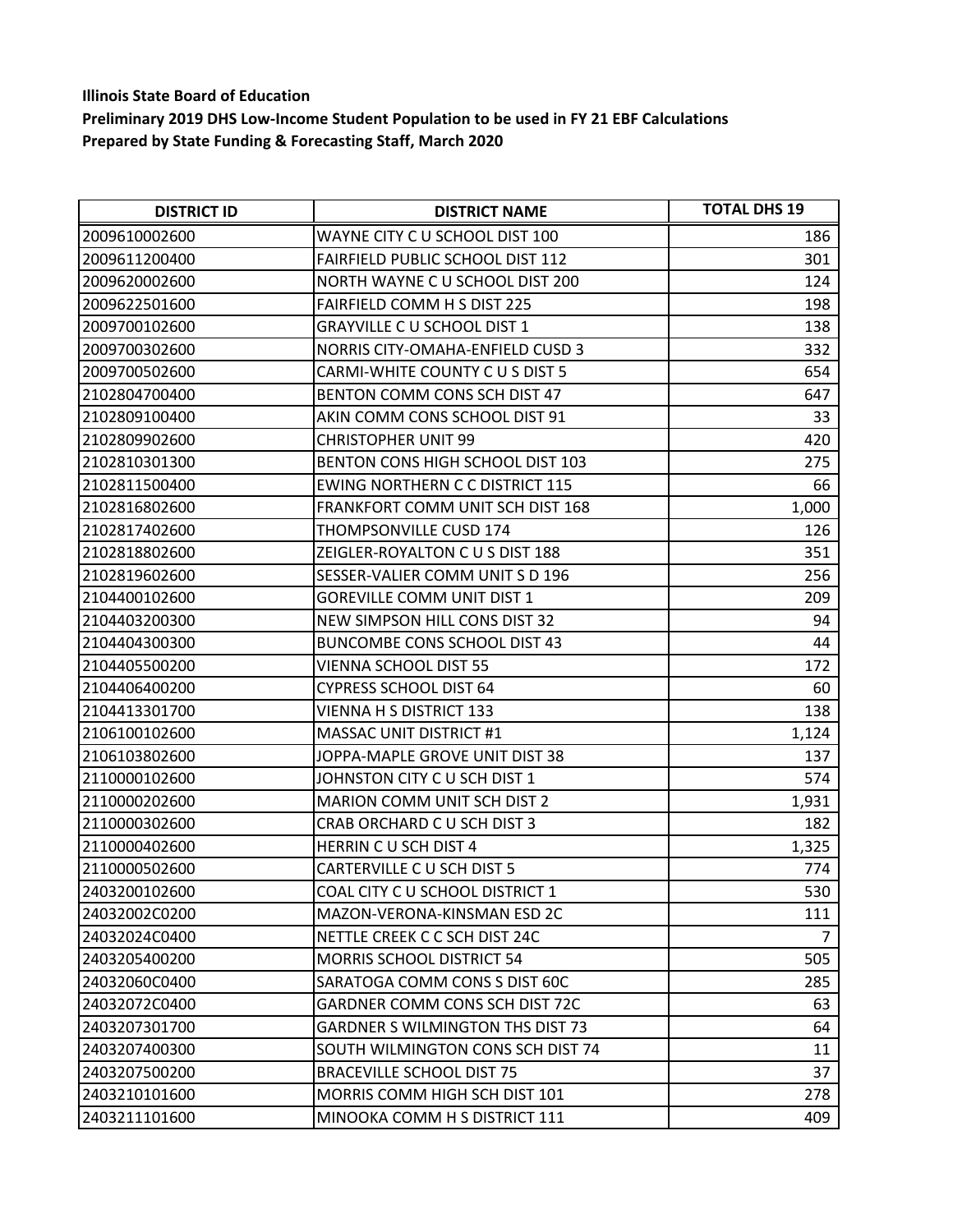| <b>DISTRICT ID</b> | <b>DISTRICT NAME</b>                   | <b>TOTAL DHS 19</b> |
|--------------------|----------------------------------------|---------------------|
| 2403220100400      | MINOOKA COMM CONS S DIST 201           | 912                 |
| 2404701801600      | NEWARK COMM H S DIST 18                | 36                  |
| 2404706600400      | NEWARK COMM CONS SCH DIST 66           | 52                  |
| 2404708802600      | PLANO COMM UNIT SCHOOL DIST 88         | 1,084               |
| 2404709000400      | LISBON COMM CONS SCH DIST 90           | 18                  |
| 2404711502600      | YORKVILLE COMM UNIT SCH DIST 115       | 1,321               |
| 2404730802600      | OSWEGO COMM UNIT SCHOOL DIST 308       | 3,541               |
| 2602900102600      | ASTORIA COMM UNIT SCH DIST 1           | 113                 |
| 2602900202600      | V I T COMM UNIT SCH DISTRICT 2         | 132                 |
| 2602900302600      | COMM UNIT SCH DIST 3 FULTON CTY        | 182                 |
| 2602900402600      | SPOON RIVER VALLEY C U S DIST 4        | 99                  |
| 2602906602500      | CANTON UNION SCHOOL DIST 66            | 1,092               |
| 2602909702600      | LEWISTOWN SCHOOL DIST 97               | 276                 |
| 2603430701600      | ILLINI WEST H S DIST 307               | 114                 |
| 2603431602600      | WARSAW COMM UNIT SCH DISTRICT 316      | 126                 |
| 2603431700400      | <b>CARTHAGE ESD 317</b>                | 180                 |
| 2603432502600      | NAUVOO-COLUSA C U S DIST 325           | 104                 |
| 2603432700400      | DALLAS ESD 327                         | 88                  |
| 2603432802400      | HAMILTON C C SCHOOL DIST 328           | 234                 |
| 2603433702600      | SOUTHEASTERN C U SCH DIST 337          | 240                 |
| 2603434700400      | LA HARPE CUSD 347                      | 96                  |
| 2606210302600      | <b>WEST PRAIRIE</b>                    | 228                 |
| 2606217002600      | <b>BUSHNELL PRAIRIE CITY CUS D 170</b> | 293                 |
| 2606218502600      | MACOMB COMM UNIT SCH DIST 185          | 930                 |
| 2608500502600      | SCHUYLER-INDUSTRY                      | 372                 |
| 2800601700400      | OHIO COMM CONS SCHOOL DIST 17          | 42                  |
| 2800608400400      | MALDEN COMM CONS SCH DIST 84           | 27                  |
| 2800609400400      | LADD COMM CONS SCHOOL DIST 94          | 89                  |
| 2800609800200      | DALZELL SCHOOL DISTRICT 98             | 26                  |
| 2800609900400      | SPRING VALLEY C C SCH DIST 99          | 331                 |
| 2800610302200      | DEPUE UNIT SCHOOL DIST 103             | 200                 |
| 2800611500200      | PRINCETON ELEM SCHOOL DIST 115         | 440                 |
| 2800630302600      | LA MOILLE C U SCHOOL DIST 303          | 82                  |
| 2800634002600      | <b>BUREAU VALLEY CUSD 340</b>          | 399                 |
| 2800650001500      | PRINCETON HIGH SCH DIST 500            | 197                 |
| 2800650201700      | HALL HIGH SCH DIST 502                 | 214                 |
| 2800650501600      | OHIO COMMUNITY H S DIST 505            | 19                  |
| 2803719000200      | <b>COLONA SCHOOL DISTRICT 190</b>      | 187                 |
| 2803722302600      | ORION COMM UNIT SCHOOL DIST 223        | 173                 |
| 2803722402600      | GALVA COMM UNIT SCH DIST 224           | 218                 |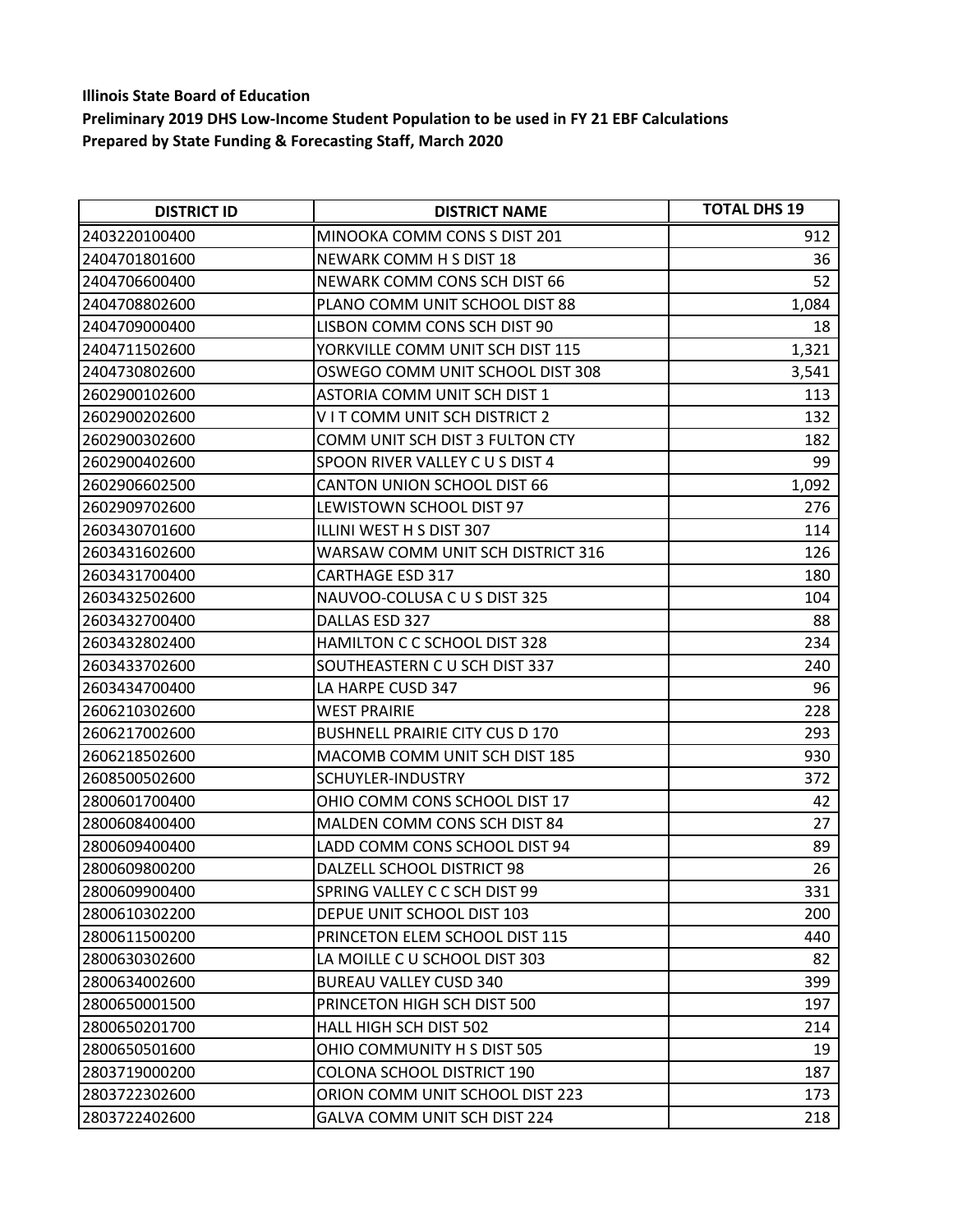| <b>DISTRICT ID</b> | <b>DISTRICT NAME</b>                  | <b>TOTAL DHS 19</b> |
|--------------------|---------------------------------------|---------------------|
| 2803722502600      | ALWOOD COMM UNIT SCH DIST 225         | 108                 |
| 2803722602600      | ANNAWAN COMM UNIT SCH DIST 226        | 94                  |
| 2803722702600      | CAMBRIDGE C U SCH DIST 227            | 148                 |
| 2803722802600      | <b>GENESEO COMM UNIT SCH DIST 228</b> | 497                 |
| 2803722902600      | KEWANEE COMM UNIT SCH DIST 229        | 1,266               |
| 2803723002600      | WETHERSFIELD C U SCH DIST 230         | 264                 |
| 2808800102600      | <b>BRADFORD COMM UNIT SCH DIST 1</b>  | 89                  |
| 2808810002600      | STARK COUNTY C U SCH DIST 100         | 261                 |
| 3000200102200      | CAIRO UNIT SCHOOL DISTRICT 1          | 292                 |
| 3000200502600      | EGYPTIAN COMM UNIT SCH DIST 5         | 214                 |
| 3003908600300      | <b>DESOTO CONS SCHOOL DISTRICT 86</b> | 96                  |
| 3003909500200      | CARBONDALE ELEM SCH DIST 95           | 1,167               |
| 3003913000400      | GIANT CITY C C SCHOOL DIST 130        | 69                  |
| 3003914000400      | UNITY POINT C C SCHOOL DIST 140       | 232                 |
| 3003916501600      | CARBONDALE COMM H S DISTRICT 165      | 549                 |
| 3003917602600      | TRICO COMM UNIT SCH DISTRICT 176      | 414                 |
| 3003918602600      | MURPHYSBORO C U SCH DIST 186          | 1,264               |
| 3003919602600      | ELVERADO C U SCHOOL DIST 196          | 194                 |
| 3007300500200      | TAMAROA SCHOOL DIST 5                 | 60                  |
| 3007305000200      | PINCKNEYVILLE SCH DIST 50             | 219                 |
| 3007310101600      | PINCKNEYVILLE COMM H S DIST 101       | 150                 |
| 3007320400400      | <b>COMMUNITY CONS SCH DIST 204</b>    | 36                  |
| 3007330002600      | DU QUOIN C U SCHOOL DISTRICT 300      | 714                 |
| 3007710002600      | CENTURY COMM UNIT SCH DIST 100        | 149                 |
| 3007710102600      | MERIDIAN C U SCH DISTRICT 101         | 332                 |
| 3009101600400      | LICK CREEK C C SCH DISTRICT 16        | 39                  |
| 3009101702200      | <b>COBDEN SCH UNIT DIST 17</b>        | 271                 |
| 3009103700400      | ANNA C C SCH DIST 37                  | 380                 |
| 3009104300400      | JONESBORO C C SCHOOL DIST 43          | 158                 |
| 3009106602200      | DONGOLA SCH UNIT DIST 66              | 153                 |
| 3009108101600      | ANNA JONESBORO COMM H S DIST 81       | 206                 |
| 3009108402600      | SHAWNEE C U SCH DIST 84               | 238                 |
| 3104504602200      | <b>SCHOOL DISTRICT 46</b>             | 19,488              |
| 3104510102200      | BATAVIA UNIT SCHOOL DIST 101          | 1,062               |
| 3104512902200      | AURORA WEST UNIT SCHOOL DIST 129      | 6,730               |
| 3104513102200      | AURORA EAST UNIT SCHOOL DIST 131      | 10,896              |
| 3104530002600      | COMM UNIT SCH DIST 300                | 7,525               |
| 3104530102600      | <b>CENTRAL COMM UNIT SCH DIST 301</b> | 492                 |
| 3104530202600      | KANELAND C U SCHOOL DIST 302          | 590                 |
| 3104530302600      | ST CHARLES C U SCHOOL DIST 303        | 1,700               |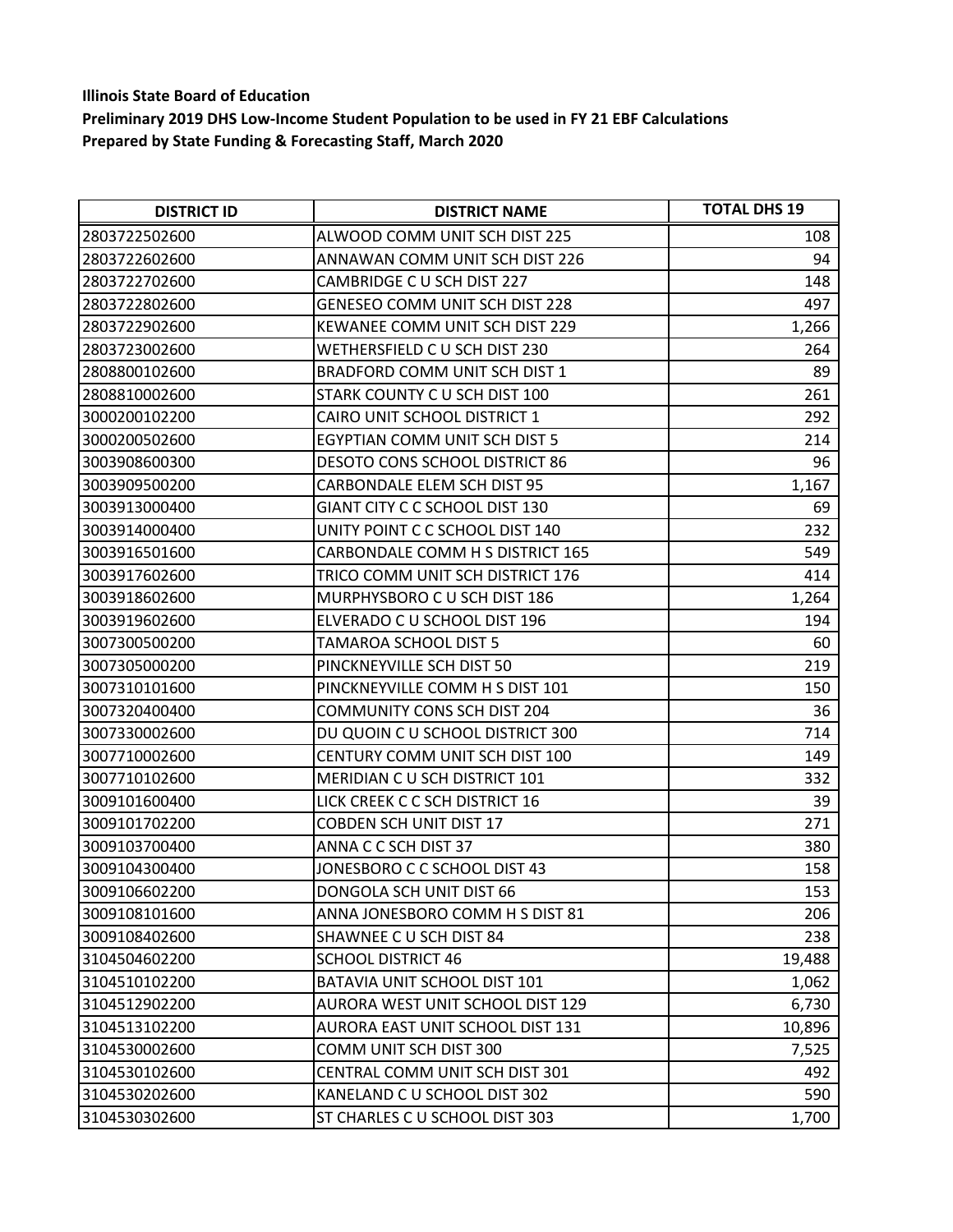| <b>DISTRICT ID</b> | <b>DISTRICT NAME</b>                    | <b>TOTAL DHS 19</b> |
|--------------------|-----------------------------------------|---------------------|
| 3104530402600      | <b>GENEVA COMM UNIT SCH DIST 304</b>    | 416                 |
| 3203800302600      | DONOVAN COMM UNIT SCHOOL DIST 3         | 119                 |
| 3203800402600      | CENTRAL COMM UNIT SCHOOL DIST 4         | 314                 |
| 3203800602600      | CISSNA PARK COMM UNIT SCH DIST 6        | 73                  |
| 3203800902600      | IROQUOIS CO C U SCHOOL DIST 9           | 514                 |
| 3203801002600      | <b>IROQUOIS WEST C U S DIST 10</b>      | 473                 |
| 3203812402600      | MILFORD AREA PUBLIC SCHL DIST 124       | 280                 |
| 3203824902600      | CRESCENT-IROQUOIS                       | 29                  |
| 3204600102600      | MOMENCE COMM UNIT SCH DIST 1            | 512                 |
| 3204600202600      | HERSCHER COMM UNIT SCH DIST 2           | 353                 |
| 3204600502600      | MANTENO COMM UNIT SCH DIST 5            | 567                 |
| 3204600602600      | GRANT PARK CU SCHOOL DIST 6             | 141                 |
| 3204605300200      | <b>BOURBONNAIS SCHOOL DIST 53</b>       | 969                 |
| 3204606100200      | <b>BRADLEY SCHOOL DIST 61</b>           | 759                 |
| 3204611102500      | KANKAKEE SCHOOL DIST 111                | 3,705               |
| 3204625600400      | ST ANNE C C SCHOOL DIST 256             | 148                 |
| 3204625800400      | ST GEORGE C C SCHOOL DIST 258           | 83                  |
| 3204625900400      | PEMBROKE C C SCHOOL DISTRICT 259        | 160                 |
| 3204630201600      | ST ANNE COMM H S DIST 302               | 121                 |
| 3204630701600      | BRADLEY BOURBONNAIS C HS D 307          | 691                 |
| 3303623502600      | <b>WEST CENTRAL</b>                     | 294                 |
| 3304820202600      | KNOXVILLE C U SCHOOL DIST 202           | 347                 |
| 3304820502600      | <b>GALESBURG C U SCHOOL DIST 205</b>    | 2,703               |
| 3304820802600      | ROW V A COMM UNIT SCH DIST 208          | 172                 |
| 3304821002600      | WILLIAMSFIELD C U S DIST 210            | 85                  |
| 3304827602600      | ABINGDON - AVON CUSD 276                | 422                 |
| 3306640402600      | <b>MERCER COUNTY SD 404</b>             | 462                 |
| 3309423802600      | MONMOUTH-ROSEVILLE                      | 955                 |
| 3309430402600      | <b>UNITED CUSD 304</b>                  | 292                 |
| 3404900100200      | WINTHROP HARBOR SCHOOL DIST 1           | 184                 |
| 3404900300400      | <b>BEACH PARK C C SCHOOL DIST 3</b>     | 1,241               |
| 3404900600200      | ZION ELEMENTARY SCHOOL DISTRICT 6       | 2,038               |
| 3404902400400      | MILLBURN C C SCHOOL DIST 24             | 114                 |
| 3404903300200      | <b>EMMONS SCHOOL DISTRICT 33</b>        | 59                  |
| 3404903400400      | ANTIOCH C C SCHOOL DISTRICT 34          | 645                 |
| 3404903600200      | <b>GRASS LAKE SCHOOL DIST 36</b>        | 60                  |
| 3404903700200      | <b>GAVIN SCHOOL DIST 37</b>             | 441                 |
| 3404903800200      | <b>BIG HOLLOW SCHOOL DIST 38</b>        | 481                 |
| 3404904100400      | LAKE VILLA C C SCHOOL DIST 41           | 660                 |
| 3404904600400      | <b>GRAYSLAKE C C SCHOOL DISTRICT 46</b> | 956                 |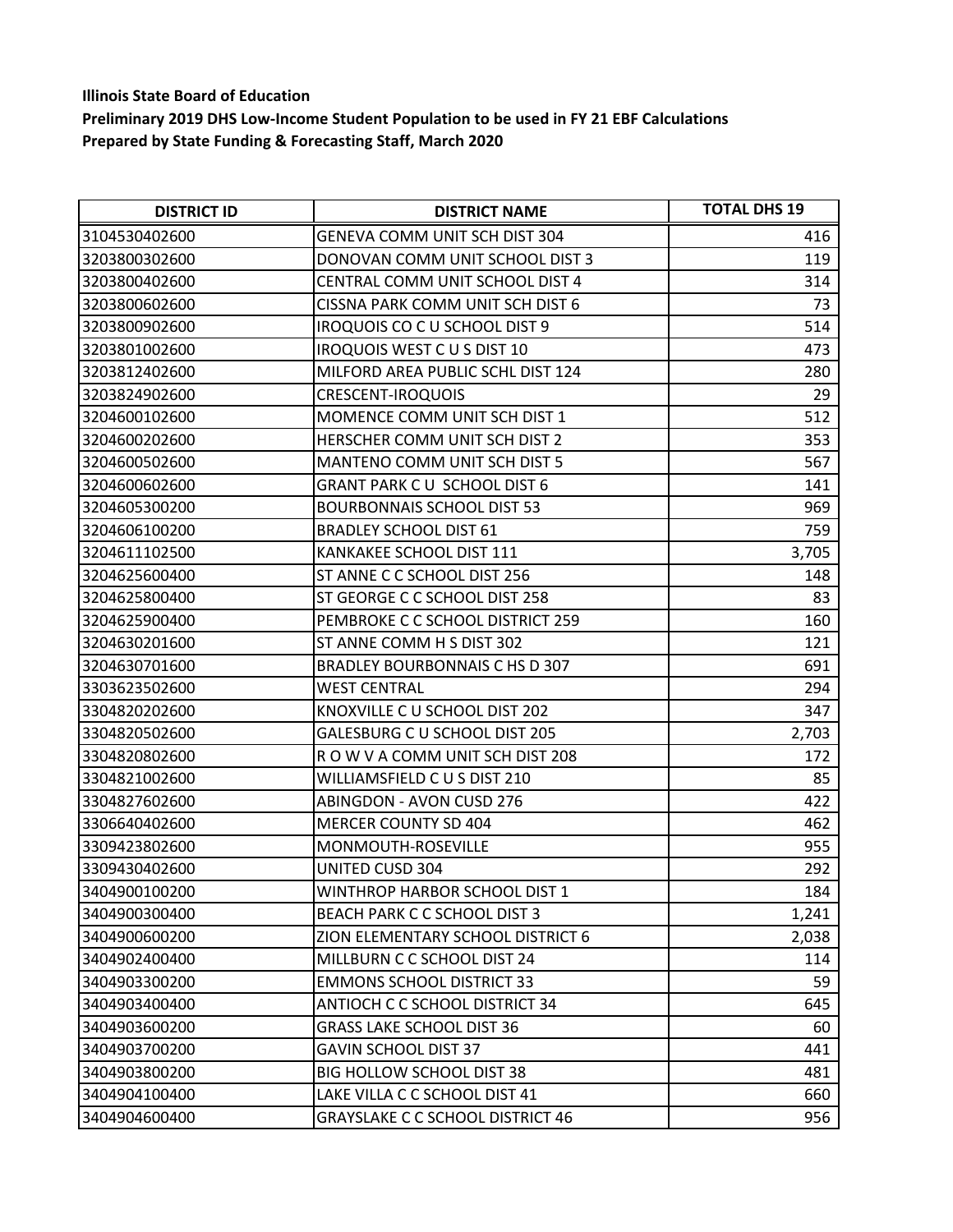| <b>DISTRICT ID</b> | <b>DISTRICT NAME</b>                    | <b>TOTAL DHS 19</b> |
|--------------------|-----------------------------------------|---------------------|
| 3404905000400      | WOODLAND C C SCHOOL DIST 50             | 1,696               |
| 3404905600200      | <b>GURNEE SCHOOL DIST 56</b>            | 916                 |
| 3404906002600      | WAUKEGAN C U SCHOOL DIST 60             | 12,226              |
| 3404906500200      | LAKE BLUFF ELEM SCHOOL DIST 65          | 93                  |
| 3404906700500      | LAKE FOREST SCHOOL DIST 67              | 49                  |
| 3404906800200      | OAK GROVE SCHOOL DIST 68                | 50                  |
| 3404907000200      | LIBERTYVILLE SCHOOL DIST 70             | 149                 |
| 3404907200200      | RONDOUT SCHOOL DIST 72                  | 19                  |
| 3404907300400      | HAWTHORN C C SCHOOL DIST 73             | 1,017               |
| 3404907500200      | MUNDELEIN ELEM SCHOOL DIST 75           | 711                 |
| 3404907600200      | DIAMOND LAKE SCHOOL DIST 76             | 544                 |
| 3404907900200      | FREMONT SCHOOL DIST 79                  | 283                 |
| 3404909502600      | LAKE ZURICH C U SCH DIST 95             | 776                 |
| 3404909600400      | KILDEER COUNTRYSIDE C C S DIST 96       | 352                 |
| 3404910200400      | APTAKISIC-TRIPP C C S DIST 102          | 343                 |
| 3404910300200      | LINCOLNSHIRE-PRAIRIEVIEW S D 103        | 70                  |
| 3404910600200      | <b>BANNOCKBURN SCHOOL DIST 106</b>      | 43                  |
| 3404910900200      | DEERFIELD SCHOOL DIST 109               | 146                 |
| 3404911200200      | <b>NORTH SHORE SD 112</b>               | 702                 |
| 3404911301700      | TOWNSHIP HIGH SCHOOL DIST 113           | 419                 |
| 3404911400200      | FOX LAKE GRADE SCHOOL DIST 114          | 339                 |
| 3404911501600      | LAKE FOREST COMM H S DISTRICT 115       | 79                  |
| 3404911602600      | ROUND LAKE AREA SCHS - DIST 116         | 4,941               |
| 3404911701600      | ANTIOCH COMM HIGH SCH DIST 117          | 431                 |
| 3404911802600      | WAUCONDA COMM UNIT S DIST 118           | 1,437               |
| 3404912001300      | MUNDELEIN CONS HIGH SCH DIST 120        | 697                 |
| 3404912101700      | WARREN TWP HIGH SCH DIST 121            | 1,081               |
| 3404912401600      | <b>GRANT COMM H S DISTRICT 124</b>      | 564                 |
| 3404912501300      | <b>ADLAI E STEVENSON DIST 125</b>       | 436                 |
| 3404912601700      | ZION-BENTON TWP H S DIST 126            | 1,369               |
| 3404912701600      | <b>GRAYSLAKE COMM HIGH SCH DIST 127</b> | 573                 |
| 3404912801600      | LIBERTYVILLE COMM H SCH DIST 128        | 329                 |
| 3404918702600      | NORTH CHICAGO SCHOOL DIST 187           | 2,479               |
| 3404922002600      | BARRINGTON C U SCHOOL DIST 220          | 1,193               |
| 3505000102600      | LELAND COMM UNIT SCH DIST 1             | 85                  |
| 3505000202600      | <b>COMMUNITY UNIT SCH DIST 2</b>        | 242                 |
| 3505000902600      | EARLVILLE COMM UNIT SCH DIST 9          | 183                 |
| 3505001750400      | DIMMICK CONSOLIDATED UNIT 175           | 50                  |
| 3505004001700      | STREATOR TWP H S DIST 40                | 422                 |
| 3505004400200      | STREATOR ELEM SCHOOL DIST 44            | 964                 |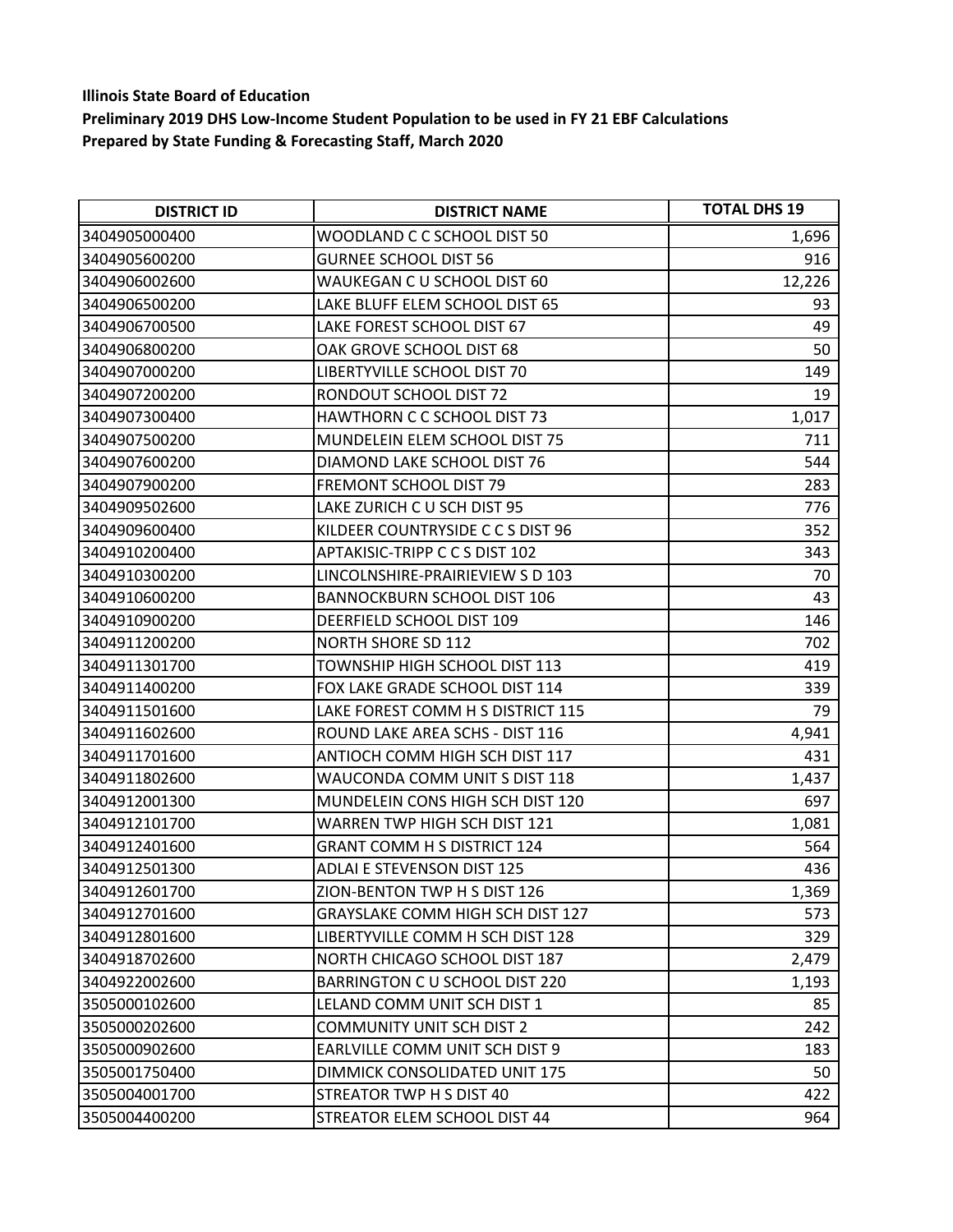| <b>DISTRICT ID</b> | <b>DISTRICT NAME</b>                  | <b>TOTAL DHS 19</b> |
|--------------------|---------------------------------------|---------------------|
| 3505006500400      | Allen Otter Creek CCSD 65             | 23                  |
| 3505007900400      | TONICA COMM CONS SCH DIST 79          | 48                  |
| 3505008200400      | DEER PARK C C SCHOOL DIST 82          | 18                  |
| 3505009500400      | <b>GRAND RIDGE C C SCHOOL DIST 95</b> | 50                  |
| 3505012001700      | LA SALLE-PERU TWP H S D 120           | 536                 |
| 3505012200200      | LASALLE ELEM SCHOOL DIST 122          | 658                 |
| 3505012400200      | PERU ELEM SCHOOL DISTRICT 124         | 402                 |
| 3505012500200      | OGLESBY ELEM SCH DIST 125             | 205                 |
| 3505014001700      | OTTAWA TWP H S DIST 140               | 598                 |
| 3505014100200      | OTTAWA ELEM SCHOOL DIST 141           | 972                 |
| 3505015000200      | MARSEILLES ELEM SCHOOL DIST 150       | 275                 |
| 3505016001700      | SENECA TWP H S DIST 160               | 113                 |
| 3505017000400      | SENECA COMM CONS SCH DIST 170         | 153                 |
| 3505018500400      | WALTHAM C C SCHOOL DIST 185           | 47                  |
| 3505019500400      | WALLACE C C SCHOOL DIST 195           | 62                  |
| 3505021000400      | MILLER TWP CC SCH DIST 210            | 67                  |
| 3505023000400      | RUTLAND C C SCHOOL DIST 230           | 23                  |
| 3505028001700      | MENDOTA TWP H S DIST 280              | 258                 |
| 3505028900400      | MENDOTA C C SCHOOL DIST 289           | 586                 |
| 3505042502600      | LOSTANT COMM UNIT SCH DIST 425        | 34                  |
| 3505900502600      | <b>HENRY-SENACHWINE CUSD 5</b>        | 212                 |
| 3505900702600      | MIDLAND COMMUNITY UNIT DIST 7         | 276                 |
| 3507853502600      | PUTNAM CO C U SCHOOL DIST 535         | 244                 |
| 3905500102600      | ARGENTA-OREANA COMM UNIT SCH D 1      | 329                 |
| 3905500202600      | MAROA FORSYTH C U SCH DIST 2          | 221                 |
| 3905500302600      | MT ZION COMM UNIT SCH DIST 3          | 440                 |
| 3905500902600      | <b>SANGAMON VALLEY CUSD 9</b>         | 202                 |
| 3905501102600      | WARRENSBURG-LATHAM C U DIST 11        | 257                 |
| 3905501502600      | MERIDIAN COMM UNIT SCH DIST 15        | 348                 |
| 3905506102500      | DECATUR SCHOOL DISTRICT 61            | 6,651               |
| 3907400502600      | BEMENT COMM UNIT SCHOOL DIST 5        | 134                 |
| 3907402502600      | MONTICELLO C U SCHOOL DIST 25         | 316                 |
| 3907405702600      | DELAND-WELDON C U SCH DIST 57         | 83                  |
| 3907410002600      | CERRO GORDO C U SCHOOL DIST 100       | 122                 |
| 4000704002600      | CALHOUN COMM UNIT SCH DIST 40         | 140                 |
| 4000704202600      | BRUSSELS COMM UNIT SCHOOL DIST 42     | 24                  |
| 4003100102600      | CARROLLTON C U SCHOOL DIST 1          | 231                 |
| 4003100302600      | NORTH GREENE UNIT SCHOOL DIST 3       | 485                 |
| 4003101002600      | GREENFIELD C U SCHOOL DIST 10         | 150                 |
| 4004210002600      | JERSEY C U SCH DIST 100               | 961                 |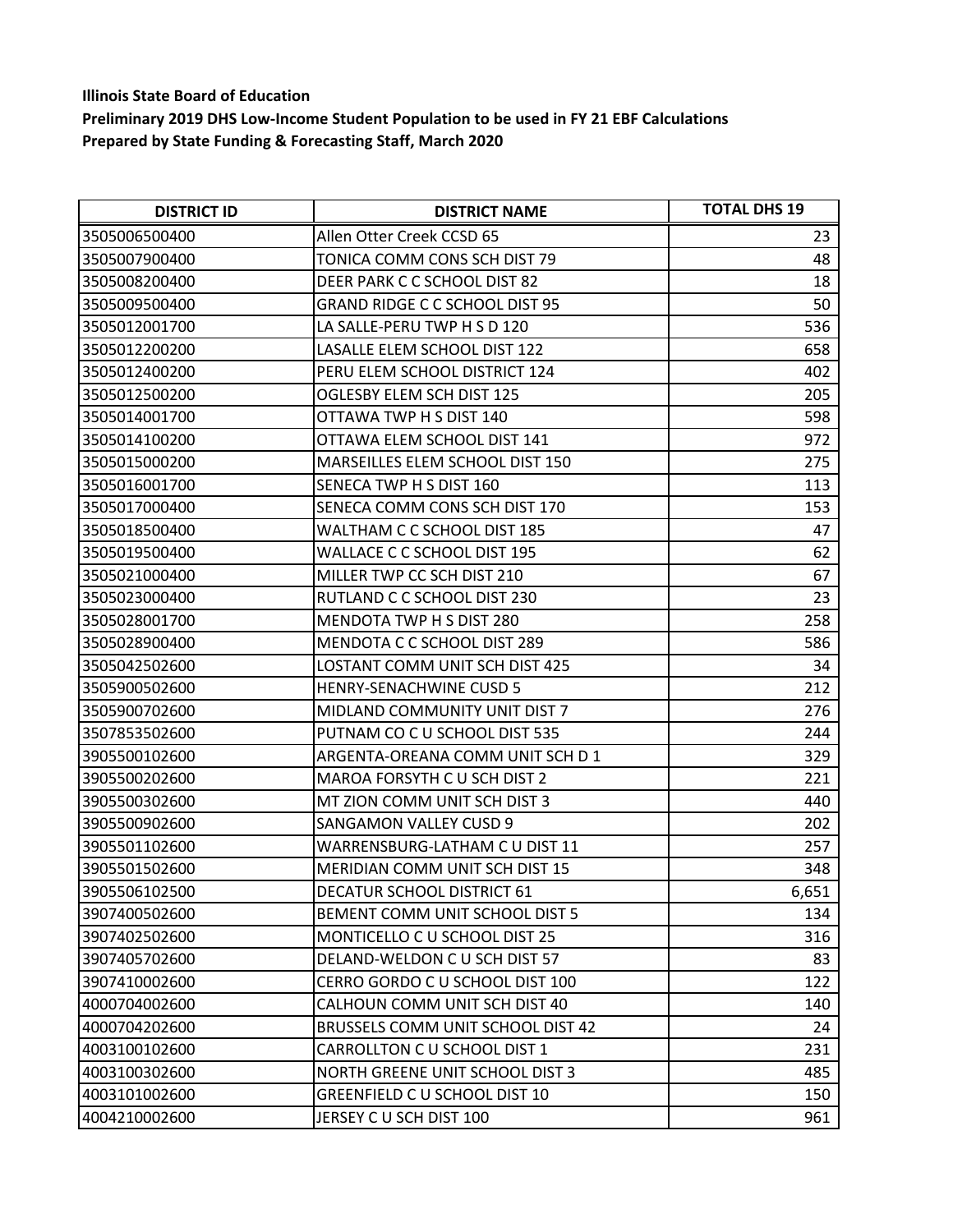| <b>DISTRICT ID</b> | <b>DISTRICT NAME</b>                  | <b>TOTAL DHS 19</b> |
|--------------------|---------------------------------------|---------------------|
| 4005600102600      | CARLINVILLE C U SCHOOL DIST 1         | 595                 |
| 4005600202600      | NORTHWESTERN CU SCH DIST 2            | 152                 |
| 4005600502600      | MOUNT OLIVE C U SCHOOL DIST 5         | 205                 |
| 4005600602600      | STAUNTON COMM UNIT SCH DIST 6         | 445                 |
| 4005600702600      | GILLESPIE COMM UNIT SCH DIST 7        | 692                 |
| 4005600802600      | BUNKER HILL C U SCHOOL DIST 8         | 229                 |
| 4005600902600      | SOUTHWESTERN C U SCH DIST 9           | 414                 |
| 4005603402600      | <b>NORTH MAC CUSD 34</b>              | 592                 |
| 4105700102600      | ROXANA COMM UNIT SCHOOL DIST 1        | 842                 |
| 4105700202600      | TRIAD COMM UNIT SCHOOL DIST 2         | 644                 |
| 4105700302600      | VENICE COMM UNIT SCHOOL DIST 3        | 86                  |
| 4105700502600      | <b>HIGHLAND COMM UNIT SCH DIST 5</b>  | 617                 |
| 4105700702600      | EDWARDSVILLE C U SCHOOL DIST 7        | 1,221               |
| 4105700802600      | BETHALTO C U SCHOOL DIST 8            | 931                 |
| 4105700902600      | <b>GRANITE CITY C U SCHOOL DIST 9</b> | 3,582               |
| 4105701002600      | COLLINSVILLE C U SCH DIST 10          | 3,334               |
| 4105701102600      | ALTON COMM UNIT SCHOOL DIST 11        | 3,482               |
| 4105701202600      | <b>MADISON COMM UNIT SCH DIST 12</b>  | 618                 |
| 4105701300200      | <b>EAST ALTON SCHOOL DISTRICT 13</b>  | 484                 |
| 4105701401600      | EAST ALTON-WOOD RIVER C H S D 14      | 342                 |
| 4105701500300      | WOOD RIVER-HARTFORD ELEM S D 15       | 328                 |
| 4406300200300      | NIPPERSINK SCHOOL DISTRICT 2          | 224                 |
| 4406300300300      | FOX RIVER GROVE CONS S D 3            | 75                  |
| 4406301202600      | JOHNSBURG C U SCHOOL DIST 12          | 369                 |
| 4406301500400      | MCHENRY C C SCHOOL DIST 15            | 1,690               |
| 4406301800400      | RILEY C C SCHOOL DIST 18              | 89                  |
| 4406301902400      | ALDEN HEBRON SCHOOL DIST 19           | 214                 |
| 4406302600400      | CARY C C SCHOOL DIST 26               | 568                 |
| 4406303600200      | HARRISON SCHOOL DISTRICT 36           | 212                 |
| 4406304600300      | PRAIRIE GROVE C SCH DIST 46           | 115                 |
| 4406304700400      | CRYSTAL LAKE C C SCH DIST 47          | 1,885               |
| 4406305002600      | HARVARD C U SCHOOL DIST 50            | 1,660               |
| 4406315401600      | MARENGO COMM HS DIST 154              | 177                 |
| 4406315501600      | <b>COMMUNITY HIGH SCHOOL DIST 155</b> | 1,075               |
| 4406315601600      | MCHENRY COMM H S DIST 156             | 759                 |
| 4406315701600      | RICHMOND-BURTON COMM H SC D 157       | 108                 |
| 4406315802200      | HUNTLEY CONS SCHOOL DIST 158          | 1,182               |
| 4406316500300      | MARENGO-UNION ELEM CONS DIST 165      | 407                 |
| 4406320002600      | WOODSTOCK C U SCHOOL DIST 200         | 2,375               |
| 4506700302600      | VALMEYER COMM UNIT SCH DIST 3         | 71                  |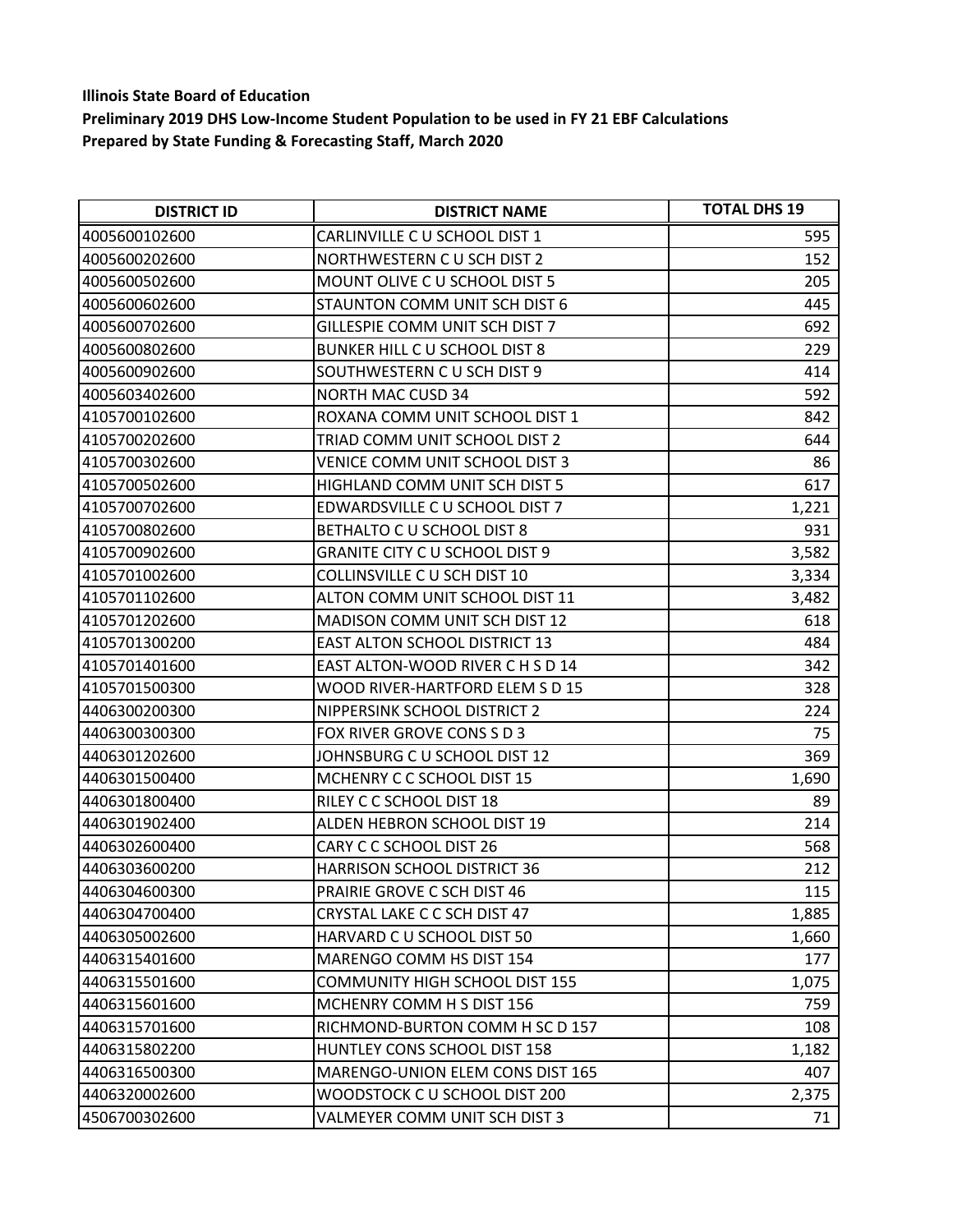| <b>DISTRICT ID</b> | <b>DISTRICT NAME</b>                 | <b>TOTAL DHS 19</b> |
|--------------------|--------------------------------------|---------------------|
| 4506700402600      | COLUMBIA COMM UNIT SCH DIST 4        | 228                 |
| 4506700502600      | WATERLOO COMM UNIT SCH DIST 5        | 439                 |
| 4507900102200      | COULTERVILLE UNIT SCHOOL DIST 1      | 99                  |
| 4507912201900      | CHESTER N H SCHOOL DIST 122          | 18                  |
| 4507913202600      | RED BUD C U SCHOOL DIST 132          | 348                 |
| 4507913400400      | PRAIRIE DU ROCHER CCSD 134           | 42                  |
| 4507913802600      | STEELEVILLE C U SCH DIST 138         | 120                 |
| 4507913902600      | CHESTER COMM UNIT SCH DIST 139       | 504                 |
| 4507914002600      | SPARTA C U SCHOOL DIST 140           | 594                 |
| 4705217002200      | DIXON UNIT SCHOOL DIST 170           | 1,351               |
| 4705222000200      | STEWARD ELEM SCHOOL DIST 220         | 13                  |
| 4705227102600      | LEE CENTER C U SCHOOL DIST 271       | 75                  |
| 4705227202600      | AMBOY COMM UNIT SCHOOL DIST 272      | 276                 |
| 4705227502600      | <b>ASHTON COMM UNIT SCH DIST 275</b> | 198                 |
| 4707114400300      | KINGS CONSOLIDATED SCH DIST 144      | 33                  |
| 4707116100400      | CRESTON COMM CONS SCHOOL DIST 161    | 28                  |
| 4707121201700      | ROCHELLE TWP HIGH SCH DIST 212       | 328                 |
| 4707122002600      | OREGON C U SCHOOL DIST-220           | 617                 |
| 4707122102600      | FORRESTVILLE VALLEY C U S D 221      | 285                 |
| 4707122202600      | POLO COMM UNIT SCHOOL DIST 222       | 257                 |
| 4707122302600      | MERIDIAN CU SCH DIST 223             | 402                 |
| 4707122602600      | BYRON COMM UNIT SCHOOL DIST 226      | 287                 |
| 4707123100400      | ROCHELLE COMM CONS DIST 231          | 794                 |
| 4707126900400      | <b>ESWOOD C C DISTRICT 269</b>       | 33                  |
| 4709800102600      | ERIE COMM UNIT SCH DIST 1            | 164                 |
| 4709800202600      | RIVER BEND COMM UNIT DIST 2          | 296                 |
| 4709800302600      | PROPHETSTOWN-LYNDON-TAMPICO CUSD3    | 313                 |
| 4709800502600      | STERLING C U DIST 5                  | 1,691               |
| 4709800602600      | MORRISON COMM UNIT SCH DIST 6        | 329                 |
| 4709801300200      | ROCK FALLS ELEMENTARY SCH DIST 13    | 662                 |
| 4709802000200      | EAST COLOMA - NELSON CESD 20         | 111                 |
| 4709814500400      | MONTMORENCY C C SCH DIST 145         | 80                  |
| 4709830101700      | ROCK FALLS TWP H S DIST 301          | 326                 |
| 4807206200200      | PLEASANT VALLEY SCH DIST 62          | 416                 |
| 4807206300200      | NORWOOD ELEM SCHOOL DIST 63          | 237                 |
| 4807206600200      | <b>BARTONVILLE SCHOOL DIST 66</b>    | 112                 |
| 4807206800200      | OAK GROVE SCHOOL DIST 68             | 135                 |
| 4807206900200      | PLEASANT HILL SCHOOL DIST 69         | 149                 |
| 4807207000200      | MONROE SCHOOL DIST 70                | 85                  |
| 4807215002500      | PEORIA SCHOOL DISTRICT 150           | 10,407              |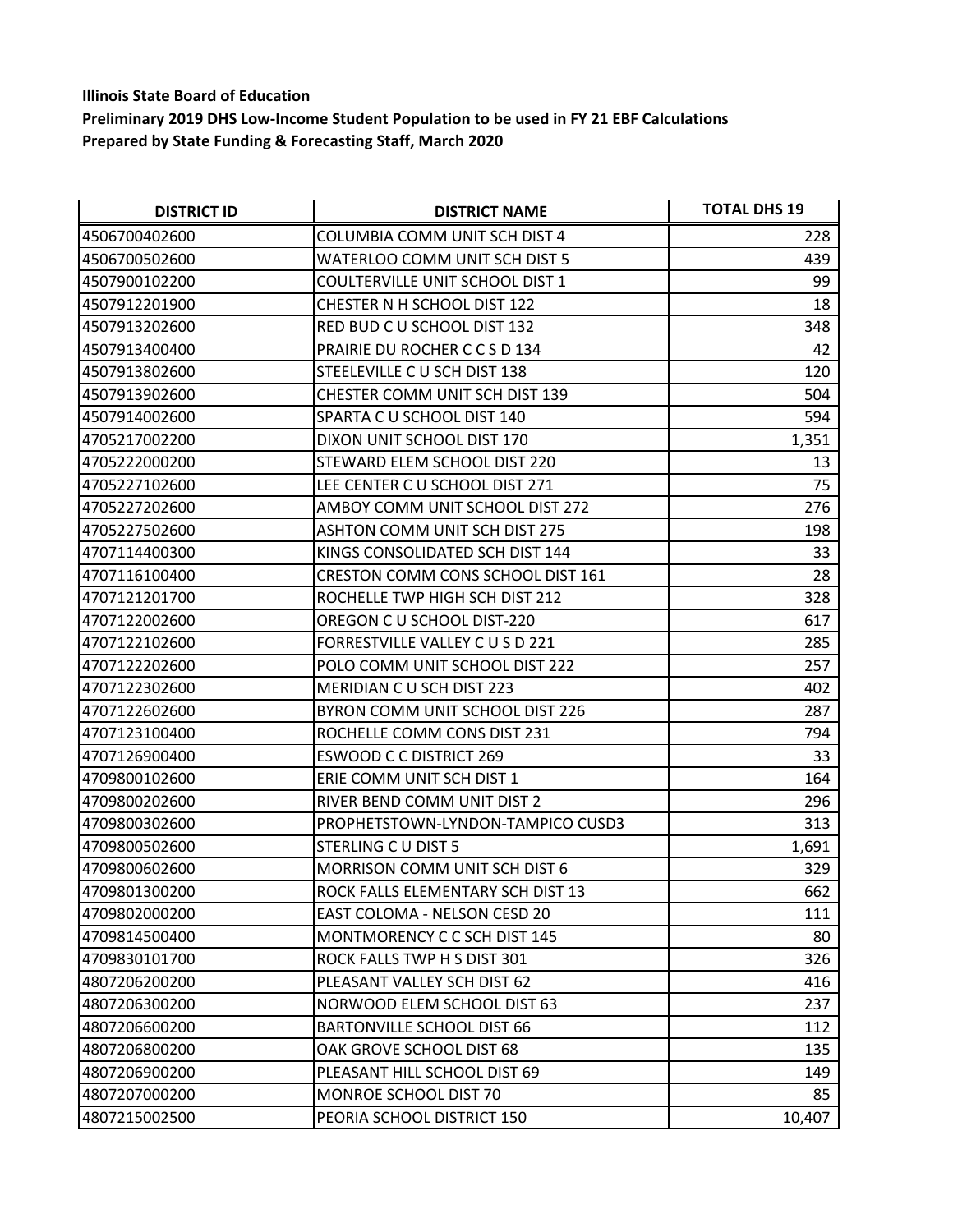| <b>DISTRICT ID</b> | <b>DISTRICT NAME</b>                  | <b>TOTAL DHS 19</b> |
|--------------------|---------------------------------------|---------------------|
| 4807226502600      | <b>FARMINGTON CENTRAL C U S D 265</b> | 395                 |
| 4807230902600      | BRIMFIELD C U SCHOOL DIST 309         | 69                  |
| 4807231001600      | LIMESTONE COMM HIGH SCH DIST 310      | 389                 |
| 4807231600400      | LIMESTONE WALTERS C C S DIST 316      | 37                  |
| 4807232102600      | IL VALLEY CENTRAL UNIT DIST 321       | 660                 |
| 4807232202600      | ELMWOOD C U SCHOOL DISTRICT 322       | 142                 |
| 4807232302600      | DUNLAP C U SCHOOL DIST 323            | 671                 |
| 4807232502600      | PEORIA HGHTS C U SCH DIST 325         | 436                 |
| 4807232602600      | PRINCEVILLE C U SCH DIST 326          | 163                 |
| 4807232702600      | ILLINI BLUFFS CU SCH DIST 327         | 225                 |
| 4807232800300      | HOLLIS CONS SCHOOL DIST 328           | 15                  |
| 4908102900200      | <b>HAMPTON SCHOOL DISTRICT 29</b>     | 43                  |
| 4908103001700      | UNITED TWP HS DISTRICT 30             | 834                 |
| 4908103400200      | SILVIS SCHOOL DISTRICT 34             | 380                 |
| 4908103600200      | CARBON CLIFF-BARSTOW SCH DIST 36      | 146                 |
| 4908103700200      | <b>EAST MOLINE SCHOOL DISTRICT 37</b> | 1,726               |
| 4908104002200      | <b>MOLINE UNIT SCHOOL DISTRICT 40</b> | 3,648               |
| 4908104102500      | ROCK ISLAND SCHOOL DISTRICT 41        | 3,879               |
| 4908110002600      | RIVERDALE C U SCHOOL DIST 100         | 199                 |
| 4908120002600      | SHERRARD COMM UNIT SCH DIST 200       | 373                 |
| 4908130002600      | ROCKRIDGE C U SCHOOL DIST 300         | 173                 |
| 5008200902600      | LEBANON COMM UNIT SCH DIST 9          | 208                 |
| 5008201902600      | <b>MASCOUTAH C U DISTRICT 19</b>      | 460                 |
| 5008203000300      | ST LIBORY CONS SCH DIST 30            | 12                  |
| 5008204002600      | MARISSA C U SCH DIST 40               | 268                 |
| 5008206002600      | NEW ATHENS C U SCHOOL DIST 60         | 178                 |
| 5008207000400      | <b>FREEBURG C C SCHOOL DIST 70</b>    | 185                 |
| 5008207701600      | FREEBURG COMM H S DIST 77             | 106                 |
| 5008208500200      | SHILOH VILLAGE SCHOOL DIST 85         | 150                 |
| 5008209000400      | O FALLON C C SCHOOL DIST 90           | 709                 |
| 5008210400200      | <b>CENTRAL SCHOOL DIST 104</b>        | 260                 |
| 5008210500200      | PONTIAC-W HOLLIDAY SCH DIST 105       | 303                 |
| 5008211000400      | <b>GRANT COMM CONS SCH DIST 110</b>   | 339                 |
| 5008211300200      | WOLF BRANCH SCH DIST 113              | 143                 |
| 5008211500200      | WHITESIDE SCHOOL DIST 115             | 544                 |
| 5008211600200      | HIGH MOUNT SCHOOL DIST 116            | 212                 |
| 5008211800200      | <b>BELLEVILLE SCHOOL DIST 118</b>     | 2,225               |
| 5008211900200      | <b>BELLE VALLEY SCHOOL DIST 119</b>   | 579                 |
| 5008213000400      | SMITHTON C C SCHOOL DIST 130          | 45                  |
| 5008216000400      | MILLSTADT C C SCH DIST 160            | 140                 |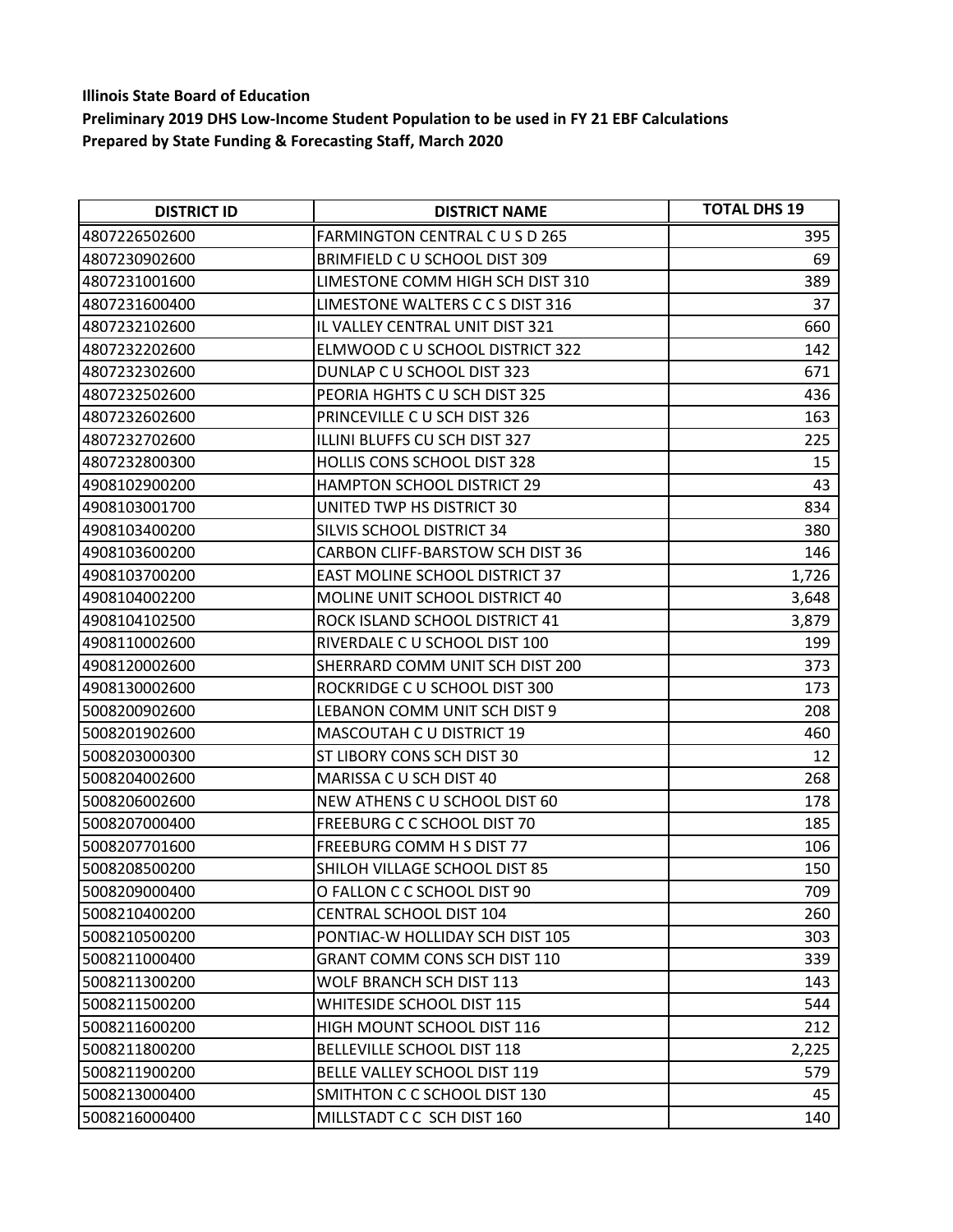| <b>DISTRICT ID</b> | <b>DISTRICT NAME</b>                  | <b>TOTAL DHS 19</b> |
|--------------------|---------------------------------------|---------------------|
| 5008217500200      | <b>HARMONY EMGE SCHOOL DIST 175</b>   | 413                 |
| 5008218100200      | SIGNAL HILL SCH DIST 181              | 161                 |
| 5008218702600      | CAHOKIA COMM UNIT SCH DIST 187        | 3,013               |
| 5008218802200      | <b>BROOKLYN UNIT DISTRICT 188</b>     | 77                  |
| 5008218902200      | EAST ST LOUIS SCHOOL DIST 189         | 4,780               |
| 5008219602600      | DUPO COMM UNIT SCH DISTRICT 196       | 529                 |
| 5008220101700      | BELLEVILLE TWP HS DIST 201            | 1,857               |
| 5008220301700      | O FALLON TWP HIGH SCH DIST 203        | 417                 |
| 5106520002600      | <b>GREENVIEW CU SCH DIST 200</b>      | 75                  |
| 5106520202600      | PORTA COMM UNIT SCHOOL DIST 202       | 380                 |
| 5106521302600      | ATHENS COMM UNIT SCH DIST 213         | 307                 |
| 5108400102600      | TRI CITY COMM UNIT SCH DIST 1         | 184                 |
| 51084003A2600      | ROCHESTER COMM UNIT SCH DIST 3A       | 276                 |
| 5108400502600      | BALL CHATHAM C U SCHOOL DIST 5        | 835                 |
| 5108400802600      | PLEASANT PLAINS C U SCHOOL DIST 8     | 194                 |
| 5108401002600      | AUBURN COMM UNIT SCHOOL DIST 10       | 415                 |
| 5108401102600      | PAWNEE COMM UNIT SCHOOL DIST 11       | 176                 |
| 5108401402600      | RIVERTON C U SCHOOL DIST 14           | 645                 |
| 5108401502600      | WILLIAMSVILLE C U SCHOOL DIST 15      | 146                 |
| 5108401602600      | <b>COMMUNITY UNIT SCHOOL DIST 16</b>  | 240                 |
| 5108418602500      | SPRINGFIELD SCHOOL DISTRICT 186       | 9,619               |
| 5306012602600      | HAVANA COMM UNIT SCHOOL DIST 126      | 414                 |
| 5306018902600      | ILLINI CENTRAL C U SCH DIST 189       | 286                 |
| 5306019102600      | MIDWEST CENTRAL CUSD 191              | 443                 |
| 5309005000200      | DISTRICT 50 SCHOOLS                   | 400                 |
| 5309005100200      | <b>CENTRAL SCHOOL DISTRICT 51</b>     | 150                 |
| 5309005200200      | <b>WASHINGTON SCHOOL DIST 52</b>      | 224                 |
| 5309007600200      | <b>CREVE COEUR SCHOOL DISTRICT 76</b> | 392                 |
| 5309008500200      | ROBEIN SCHOOL DISTRICT 85             | 64                  |
| 5309008600200      | EAST PEORIA SCHOOL DISTRICT 86        | 740                 |
| 5309009800200      | RANKIN COMMUNITY SCHOOL DIST 98       | 55                  |
| 5309010200200      | N PEKIN & MARQUETTE HGHT S D 102      | 207                 |
| 5309010800200      | PEKIN PUBLIC SCHOOL DIST 108          | 1,930               |
| 5309013700200      | SOUTH PEKIN SCHOOL DIST 137           | 88                  |
| 5309030301600      | PEKIN COMM H S DIST 303               | 898                 |
| 5309030801600      | WASHINGTON COMM H S DIST 308          | 282                 |
| 5309030901600      | EAST PEORIA COMM H S DIST 309         | 517                 |
| 5309060600400      | SPRING LAKE C C SCH DIST 606          | 15                  |
| 5309070102600      | DEER CREEK-MACKINAW CUSD 701          | 234                 |
| 5309070202600      | TREMONT COMM UNIT DIST 702            | 138                 |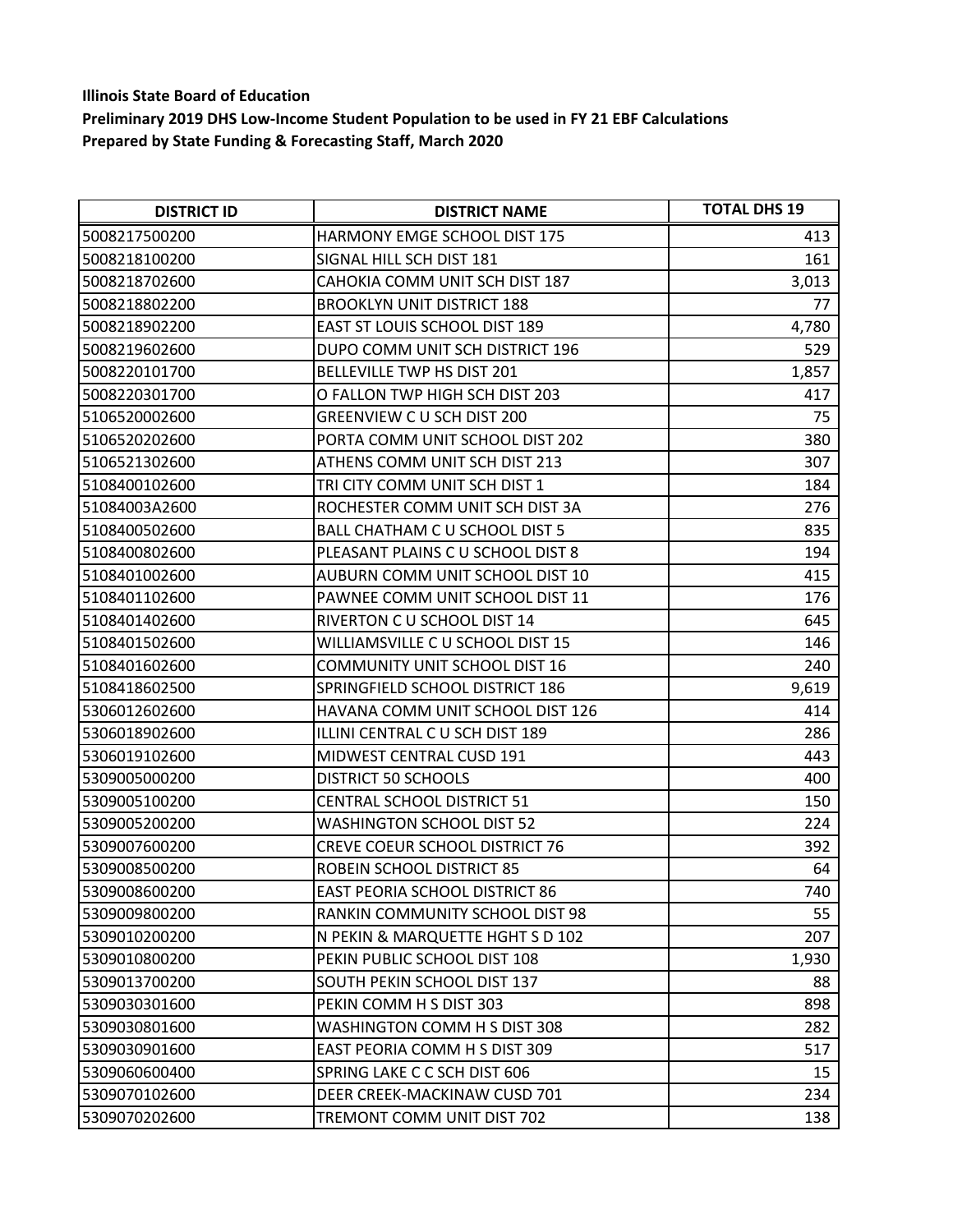| <b>DISTRICT ID</b> | <b>DISTRICT NAME</b>                   | <b>TOTAL DHS 19</b> |
|--------------------|----------------------------------------|---------------------|
| 5309070302600      | DELAVAN COMM UNIT DIST 703             | 130                 |
| 5309070902600      | <b>MORTON C U SCHOOL DISTRICT 709</b>  | 472                 |
| 5310200100400      | METAMORA C C SCH DIST 1                | 155                 |
| 5310200200400      | RIVERVIEW C C SCHOOL DISTRICT 2        | 92                  |
| 5310200602600      | <b>FIELDCREST CUSD #6</b>              | 353                 |
| 5310201102600      | EL PASO-GRIDLEY CUSD 11                | 374                 |
| 5310202102600      | LOWPOINT-WASHBURN C U S DIST 21        | 153                 |
| 5310206002600      | ROANOKE BENSON C U S DIST 60           | 127                 |
| 5310206900200      | <b>GERMANTOWN HILLS SCHOOL DIST 69</b> | 121                 |
| 5310212201700      | <b>METAMORA TWP H S DIST 122</b>       | 152                 |
| 5310214002600      | EUREKA C U DIST 140                    | 318                 |
| 5409200102600      | BISMARCK HENNING C U SCHOOL DIST       | 299                 |
| 5409200202600      | WESTVILLE C U SCHOOL DIST 2            | 631                 |
| 5409200402600      | <b>GEORGETOWN-RIDGE FARM C U D 4</b>   | 537                 |
| 5409200702600      | ROSSVILLE-ALVIN CU SCH DIST 7          | 176                 |
| 5409201002600      | POTOMAC C U SCH DIST 10                | 74                  |
| 5409201102600      | <b>HOOPESTON AREA C U SCH DIST 11</b>  | 743                 |
| 5409206100300      | ARMSTRONG-ELLIS CONS SCH DIST 61       | 25                  |
| 5409207602600      | OAKWOOD COMM UNIT DIST #76             | 346                 |
| 5409211802400      | DANVILLE C C SCHOOL DIST 118           | 4,176               |
| 5409222501700      | ARMSTRONG TWP HS DIST 225              | 18                  |
| 5409251202600      | SALT FORK CUD 512                      | 283                 |
| 5609901700200      | <b>CHANNAHON SCHOOL DISTRICT 17</b>    | 204                 |
| 56099030C0400      | TROY COMM CONS SCH DIST 30C            | 1,316               |
| 56099033C0400      | HOMER COMM CONS SCH DIST 33C           | 675                 |
| 56099070C0400      | LARAWAY C C SCHOOL DIST 70C            | 305                 |
| 5609908100200      | UNION SCHOOL DIST 81                   | 60                  |
| 5609908400200      | ROCKDALE SCHOOL DISTRICT 84            | 186                 |
| 5609908600500      | <b>JOLIET SCHOOL DIST 86</b>           | 8,506               |
| 5609908800200      | <b>CHANEY-MONGE SCH DISTRICT 88</b>    | 342                 |
| 56099088A0200      | RICHLAND SCHOOL DIST 88A               | 367                 |
| 5609908900200      | <b>FAIRMONT SCHOOL DISTRICT 89</b>     | 273                 |
| 5609909000200      | TAFT SCHOOL DISTRICT 90                | 98                  |
| 5609909100200      | <b>LOCKPORT SCHOOL DIST 91</b>         | 188                 |
| 5609909200200      | WILL COUNTY SCHOOL DISTRICT 92         | 369                 |
| 5609911400200      | <b>MANHATTAN SCHOOL DIST 114</b>       | 174                 |
| 5609912200200      | NEW LENOX SCHOOL DIST 122              | 566                 |
| 56099157C0400      | <b>FRANKFORT C C SCH DIST 157C</b>     | 147                 |
| 5609915900200      | <b>MOKENA SCHOOL DIST 159</b>          | 232                 |
| 5609916100200      | SUMMIT HILL SCHOOL DIST 161            | 385                 |